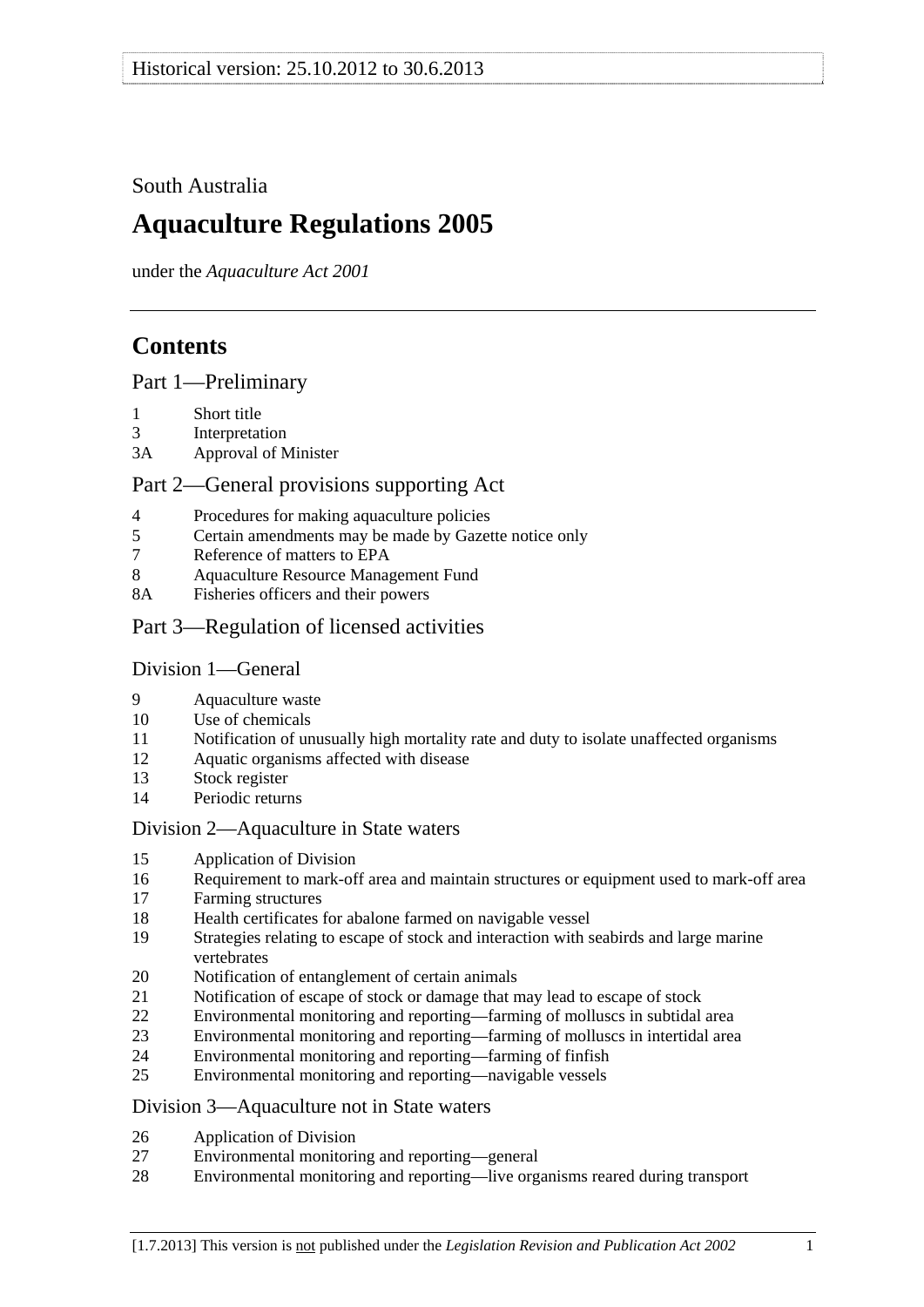## <span id="page-1-0"></span>[Part 4—Division and amalgamation of lease areas and licence areas](#page-23-0)

- [29 Division of production lease area](#page-23-0)
- [30 Amalgamation of production lease areas](#page-24-0)
- [31 Division of licence area](#page-25-0)
- [32 Amalgamation of licence areas](#page-25-0)
- [33 Minister may require further information](#page-26-0)

#### [Part 5—Miscellaneous](#page-26-0)

- [34 Classification of licences as category A, B or C and classification of variations of licence](#page-26-0)  [conditions as simple, standard or complex](#page-26-0)
- [35 Fee payable on grant of aquaculture licence](#page-27-0)
- [36 Annual fees for licences](#page-27-0)
- [37 Further fees](#page-27-0)
- [38 Waiver or refund of fees](#page-28-0)
- [39 Recovery of fees](#page-28-0)
- [40 Defects in applications](#page-28-0)
- [41 Exemptions](#page-28-0)

[Schedule 1—Fees](#page-28-0)

## Schedule 2—*[Aquaculture \(Standard Lease Conditions\) Amendment](#page-31-0)  [Policy 2008](#page-31-0)*

## [Part 1—Preliminary](#page-0-0)

- [1 Short title](#page-31-0)
- [2 Amendment provisions](#page-31-0)

## Part 2—Amendment of *[Aquaculture \(Zones—Standard Lease Conditions\)](#page-0-0)  [Policy 2005](#page-0-0)*

- [3 Amendment of clause 2—Standard conditions of aquaculture lease](#page-31-0)
- [4 Insertion of clause 2A](#page-31-0)
- [2A Renewal of lease](#page-0-0)
- [5 Amendment of clause 3—Variation of lease or lease conditions](#page-32-0)

## [Legislative history](#page-33-0)

# **Part 1—Preliminary**

## **1—Short title**

These regulations may be cited as the *Aquaculture Regulations 2005*.

## **3—Interpretation**

(1) In these regulations, unless the contrary intention appears—

*abalone* means abalone (*Haliotis* spp.) of all species;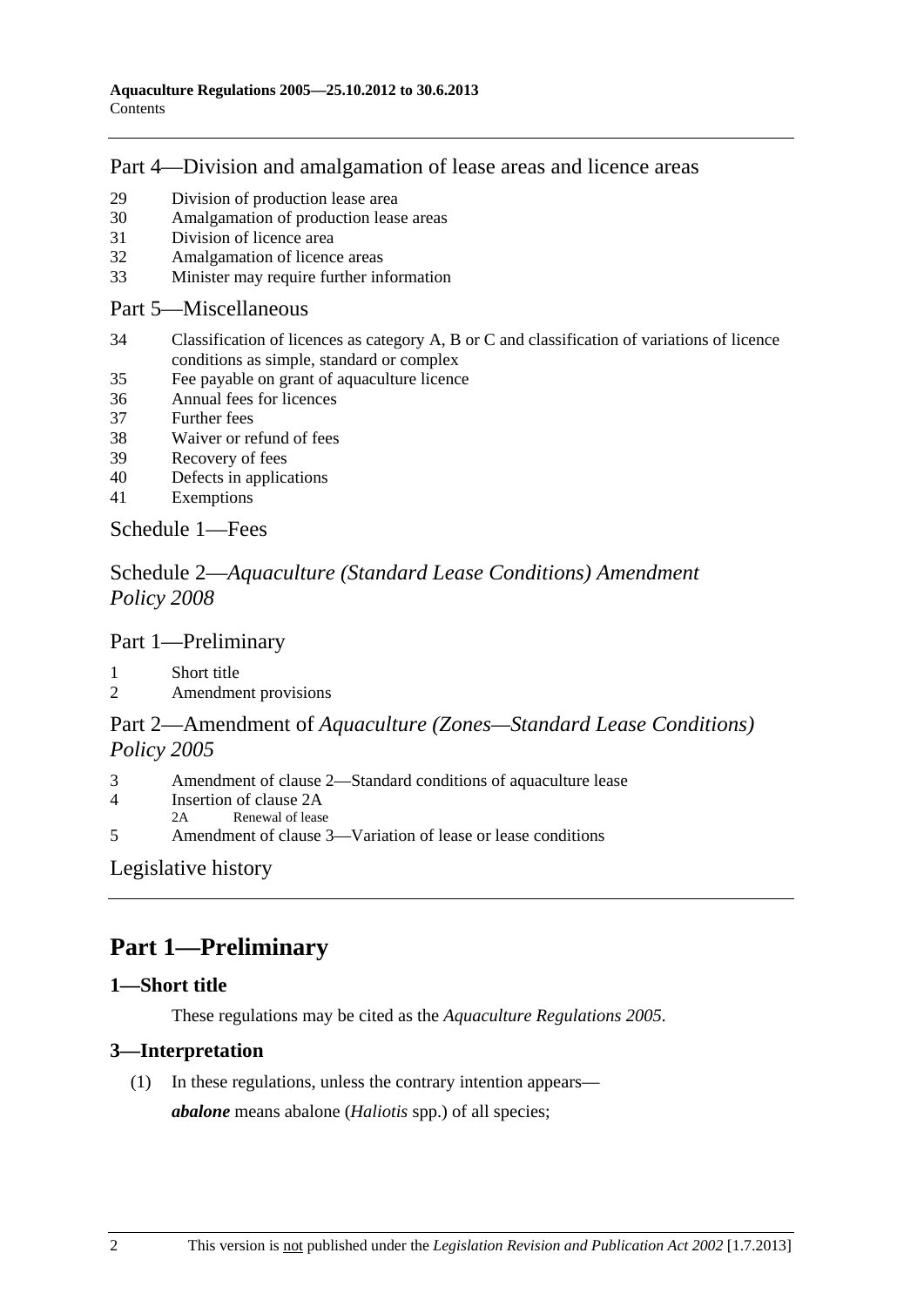*accredited laboratory* means a laboratory accredited by the National Association of Testing Authorities and capable of detecting oxidised nitrogen, ammonia and soluble phosphorous at concentrations of 0.1 mg/L or less and total suspended solids at 5 mg/L or less;

*Act* means the *[Aquaculture Act 2001](http://www.legislation.sa.gov.au/index.aspx?action=legref&type=act&legtitle=Aquaculture%20Act%202001)*;

*antifoulant* means a chemical substance designed for application to water submerged surfaces to inhibit the growth of plants, animals or other organisms on those surfaces;

*aquaculture waste* means waste generated in the course of carrying on aquaculture, but does not include waste created by living aquatic organisms;

*disease* includes any bacterium, virus, parasite, insect or other organism or agent capable of causing disease in animals or humans;

*finfish* means all members of the classes *Myxini*, *Actinopterygii* and *Elasmobranchii*;

*GDA94* means the Geocentric Datum of Australia 1994;

*large marine vertebrates* means sharks, seals, sea lions, dolphins and whales;

*lease area* means the area of the lease described on the public register under section 80 of the Act;

*licence area* means the area of the licence described on the public register under section 80 of the Act;

*licensee* means the holder of an aquaculture licence;

*prescribed wild caught tuna* means members of the genera *Allothunnus*, *Auxis*, *Euthunnus*, *Katsuwonus*, and *Thunnus* that have been taken from the wild;

#### *protected animal* means—

- (a) a protected animal within the meaning of the *[National Parks and Wildlife](http://www.legislation.sa.gov.au/index.aspx?action=legref&type=act&legtitle=National%20Parks%20and%20Wildlife%20Act%201972)  [Act 1972](http://www.legislation.sa.gov.au/index.aspx?action=legref&type=act&legtitle=National%20Parks%20and%20Wildlife%20Act%201972)*; or
- (b) a great white shark (*Carcharodon carcharias*);

*reporting day*, in relation to a licence, means—

- (a) if the licence authorises the farming of finfish—31 January; or
- (b) in any other case—31 August;

*reporting year*, in relation to a licence, means—

- (a) if the licence authorises the farming of finfish—a period of 12 months commencing on 1 December; or
- (b) in any other case—a period of 12 months commencing on 1 July;

*sea cage* means a floating farming structure used for aquaculture comprised of or incorporating a net;

*WGS84* means the World Geodetic System 1984;

*zone* means an aquaculture zone or an aquaculture exclusion zone.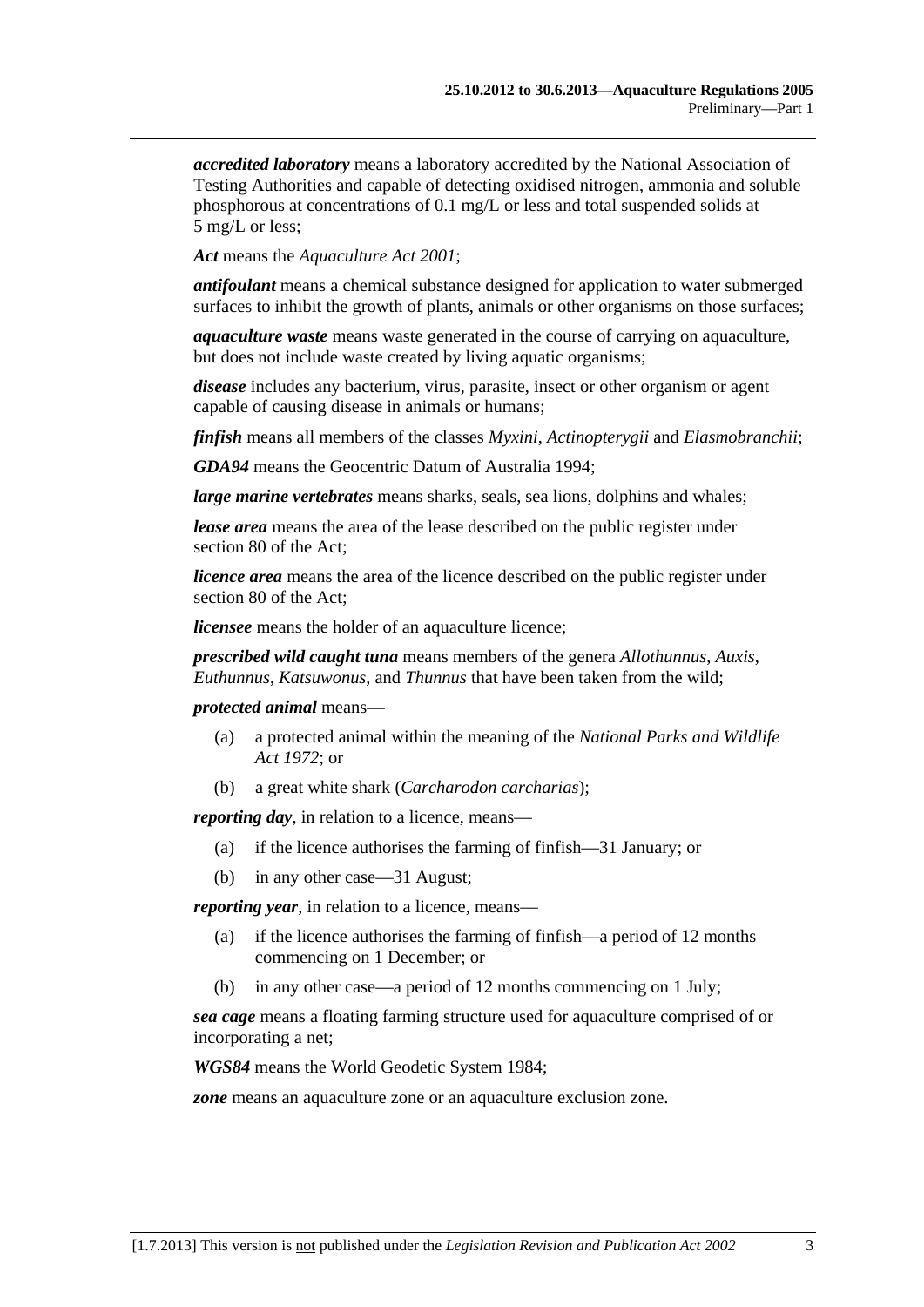<span id="page-3-0"></span> (2) Without limiting when the number of aquatic organisms farmed under a licence that die within a period of 24 hours will be taken to be *unusually high*, the number will be taken to be unusually high if it is 20% (or more) greater than the average number of aquatic organisms farmed under the licence that have died each day over the preceding 3 months.

## **3A—Approval of Minister**

- (1) An approval given by the Minister under these regulations to a licensee may be subject to conditions.
- (2) A licensee must comply with the conditions of an approval given to the licensee by the Minister under these regulations.

Maximum penalty: \$5 000.

Expiation fee: \$315.

## **Part 2—General provisions supporting Act**

## **4—Procedures for making aquaculture policies**

For the purposes of section  $12(4)(a)$  of the Act, the following bodies are prescribed:

- (a) Aboriginal Legal Rights Movement Incorporated;
- (b) Conservation Council of South Australia Incorporated;
- (c) Local Government Association of South Australia;
- (d) Seafood Council SA;
- (e) SA Fishing Industry Council Incorporated;
- (f) South Australian Aquaculture Council;
- (g) South Australian Recreational Fishing Advisory Council;
- (h) if the policy is expressed to apply only in relation to 1 or more zones or areas—
	- (i) any registered representatives of native title holders or claimants to native title in land comprising or forming part of a zone or area to which the policy applies; and
	- (ii) any person holding an aquaculture licence or aquaculture lease over an area comprising or forming part of a zone or area to which the policy applies; and
	- (iii) any regional NRM Board (within the meaning of the *[Natural](http://www.legislation.sa.gov.au/index.aspx?action=legref&type=act&legtitle=Natural%20Resources%20Management%20Act%202004)  [Resources Management Act 2004](http://www.legislation.sa.gov.au/index.aspx?action=legref&type=act&legtitle=Natural%20Resources%20Management%20Act%202004)*) responsible for a region comprising or forming part of a zone or area to which the policy applies;
- (i) if the policy is not expressed to apply only in relation to 1 or more zones or areas—all regional NRM Boards (within the meaning of the *[Natural](http://www.legislation.sa.gov.au/index.aspx?action=legref&type=act&legtitle=Natural%20Resources%20Management%20Act%202004)  [Resources Management Act 2004](http://www.legislation.sa.gov.au/index.aspx?action=legref&type=act&legtitle=Natural%20Resources%20Management%20Act%202004)*).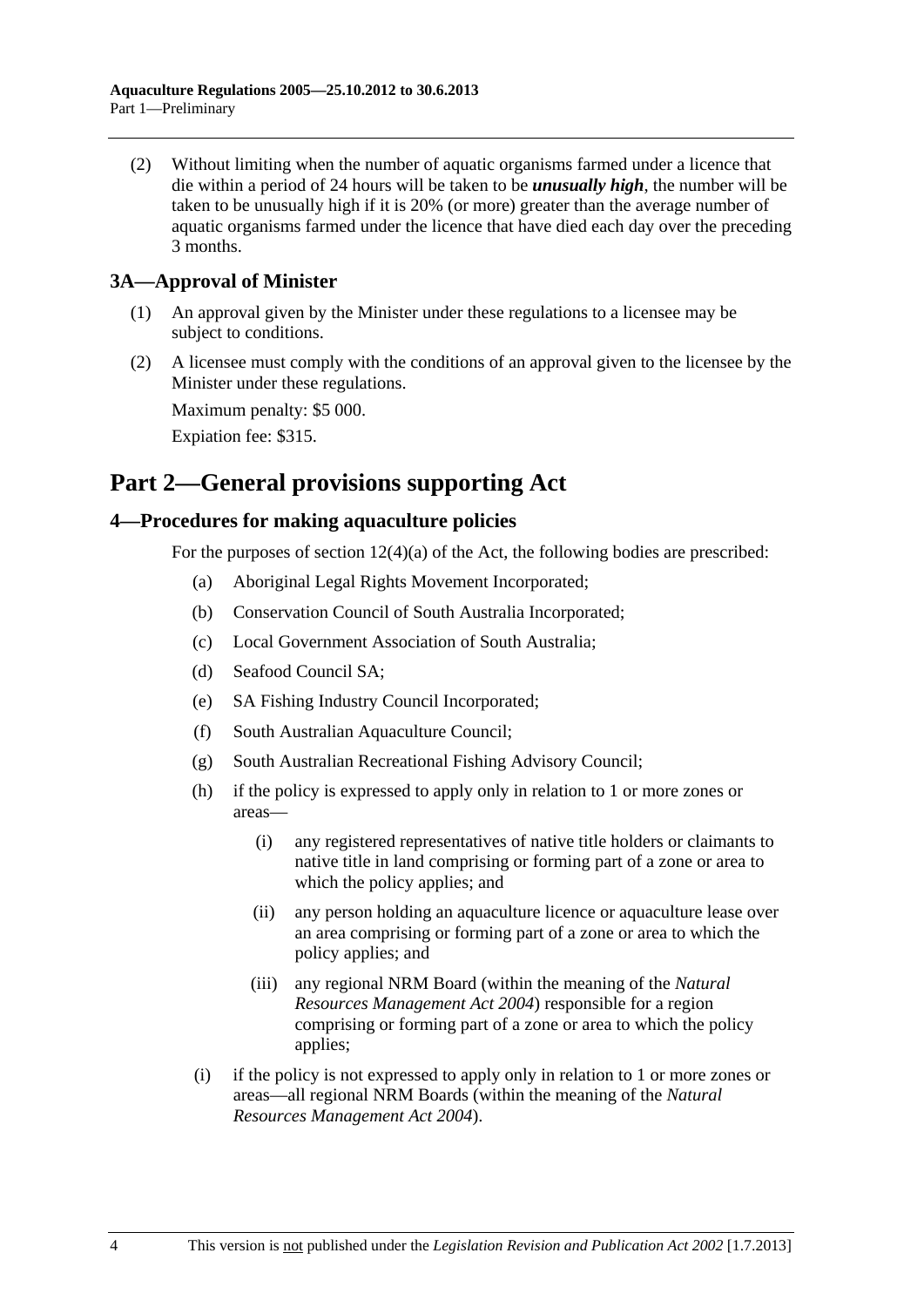#### <span id="page-4-0"></span>**5—Certain amendments may be made by Gazette notice only**

For the purposes of section  $14(1)(c)$  of the Act, the Minister may, if of the opinion that there is ambiguity as to the boundary of an aquaculture zone or aquaculture exclusion zone, remove the ambiguity by amending the policy by notice in the Gazette under that section.

#### **7—Reference of matters to EPA**

For the purposes of section 59(3) of the Act, the prescribed period is 6 weeks.

#### **8—Aquaculture Resource Management Fund**

For the purposes of section 79(3) of the Act—

- (a) the prescribed percentage of fees (other than expiation fees) paid under the Act is 100%; and
- (b) the prescribed percentage of penalties recovered in respect of offences against the Act is 100%.

#### **8A—Fisheries officers and their powers**

For the purposes of section 82(2) of the Act, section 81(3)(a) of the *[Fisheries](http://www.legislation.sa.gov.au/index.aspx?action=legref&type=act&legtitle=Fisheries%20Management%20Act%202007)  [Management Act 2007](http://www.legislation.sa.gov.au/index.aspx?action=legref&type=act&legtitle=Fisheries%20Management%20Act%202007)* is to be read as follows:

> (a) the premises are used by a licensee for activities authorised by the licence; or

## **Part 3—Regulation of licensed activities**

## **Division 1—General**

#### **9—Aquaculture waste**

- (1) A licensee must ensure that—
	- (a) aquaculture waste does not cause an unsightly or offensive condition at the licence area; and
	- (b) aquaculture waste is secured or treated in a manner designed to prevent it being blown, washed or swept off the licence area.

Maximum penalty: \$5 000.

Expiation fee: \$315.

 (2) A licensee must ensure that if aquaculture waste is blown, washed or swept off the licence area it is recovered as soon as practicable.

Maximum penalty: \$5 000.

Expiation fee: \$315.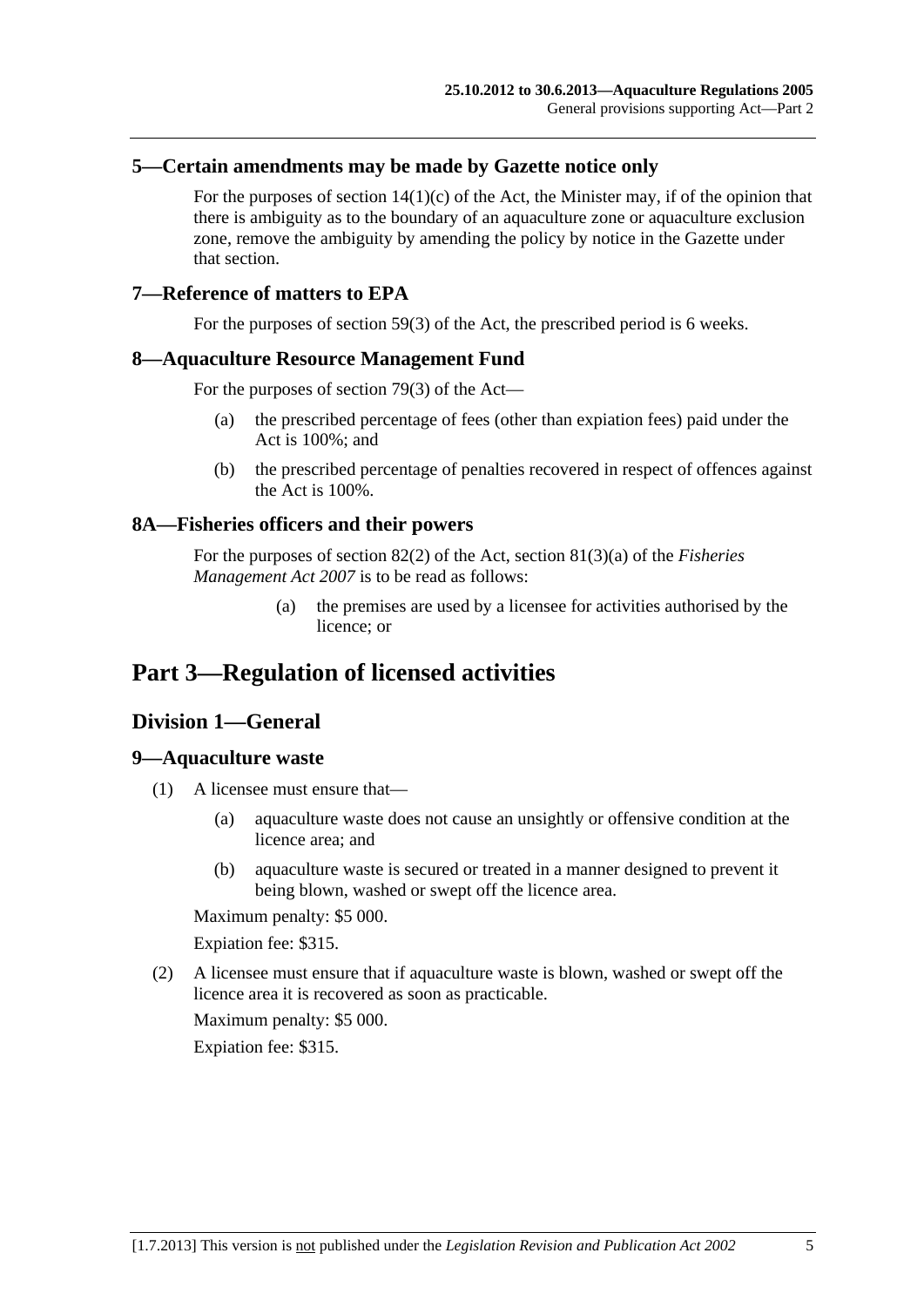#### <span id="page-5-0"></span>**10—Use of chemicals**

- (1) A licensee must ensure that a substance is not used for therapeutic or prophylactic purposes or as an antifoulant in the course of aquaculture carried on under the licence unless—
	- (a) it is a registered veterinary chemical product, within the meaning of the *[Agricultural and Veterinary Products \(Control of Use\) Act 2002](http://www.legislation.sa.gov.au/index.aspx?action=legref&type=act&legtitle=Agricultural%20and%20Veterinary%20Products%20(Control%20of%20Use)%20Act%202002)*, and is used in accordance with—
		- (i) the instructions on the approved label for the product within the meaning of that Act; or
		- (ii) a permit within the meaning of that Act; or
	- (b) the licensee has obtained the written approval of the Minister to use the substance in that way.

Maximum penalty: \$5 000.

Expiation fee: \$315.

- (2) A licensee must ensure that a substance is not used as a disinfectant in the course of aquaculture carried on under the licence unless—
	- (a) it is 1 of the following:

Citric acid

Hydrogen peroxide

Iodophore

Sodium carbonate

Sodium hydroxide

Sodium hypochlorite

Virkon (registered trademark); or

 (b) the licensee has obtained the written approval of the Minister to use the substance in that way.

Maximum penalty: \$5 000.

Expiation fee: \$315.

## **11—Notification of unusually high mortality rate and duty to isolate unaffected organisms**

If an unusually high number of aquatic organisms farmed under a licence die within a period of 24 hours (see [regulation 3\(2\)](#page-3-0)) and the cause is not immediately apparent, the licensee must ensure that—

- (a) the Minister is immediately notified by means of a telephone call to the number provided to the licensee for the purpose; and
- (b) the Minister is, as soon as practicable after having been notified, given a written and signed notice containing the following:
	- (i) the licence number;
	- (ii) the name of the species affected;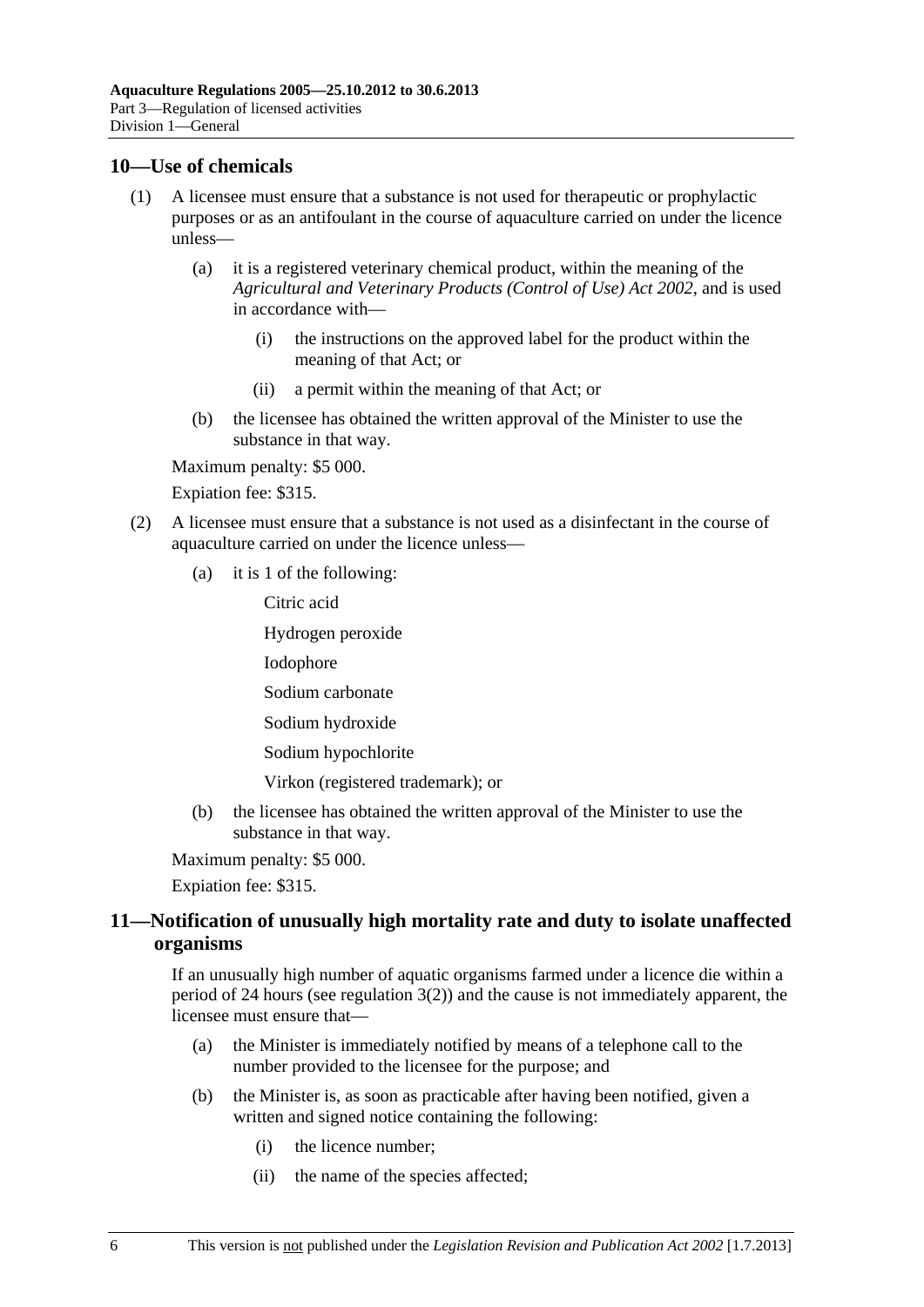- <span id="page-6-0"></span> (iii) the number or biomass (or an estimate of the number or biomass) of aquatic organisms that have died;
- (iv) details of any clinical signs observable in the organisms prior to death;
- (v) the number or biomass (or an estimate of the number or biomass) of aquatic organisms that show similar clinical signs but have not died;
- (vi) details of circumstances that may be contributing factors such as extreme weather, power failures, poor water quality or water temperature; and
- (c) all reasonable steps are taken to isolate aquatic organisms apparently affected from aquatic organisms not apparently affected.

Expiation fee: In the case of an offence against [paragraph \(a\)](#page-5-0) or [paragraph \(b\)—](#page-5-0)\$315.

#### **12—Aquatic organisms affected with disease**

 (1) If a licensee knows, or ought reasonably to know, that an aquatic organism proposed to be introduced into the licence area is or may be affected with a disease, the licensee must ensure that the aquatic organism is not introduced into the licence area without the prior written approval of the Minister.

Maximum penalty: \$5 000.

- (2) If a licensee knows, or ought reasonably to know, that an aquatic organism being farmed under the licence is or may be affected with a disease, the licensee must ensure that the aquatic organism is not removed from the licence area unless—
	- (a) it is removed for testing; or
	- (b) it is removed for disposal (other than by sale or supply to another); or
	- (c) it is removed in accordance with the written approval of the Minister obtained by the licensee.

Maximum penalty: \$5 000.

 (3) If an unusually high number of aquatic organisms farmed under a licence die within a period of 24 hours (see [regulation 3\(2\)](#page-3-0)) and the cause is not immediately apparent, the licensee will be taken to know that the aquatic organisms may be affected with a disease.

#### **13—Stock register**

 (1) A licensee must maintain a stock register in accordance with this regulation. Maximum penalty: \$5 000.

Expiation fee: \$315.

- (2) The stock register must contain (in a readily understandable and legible form)—
	- (a) the following information in respect of aquatic organisms supplied to the licensee:
		- (i) the date on which the aquatic organisms were received by the licensee;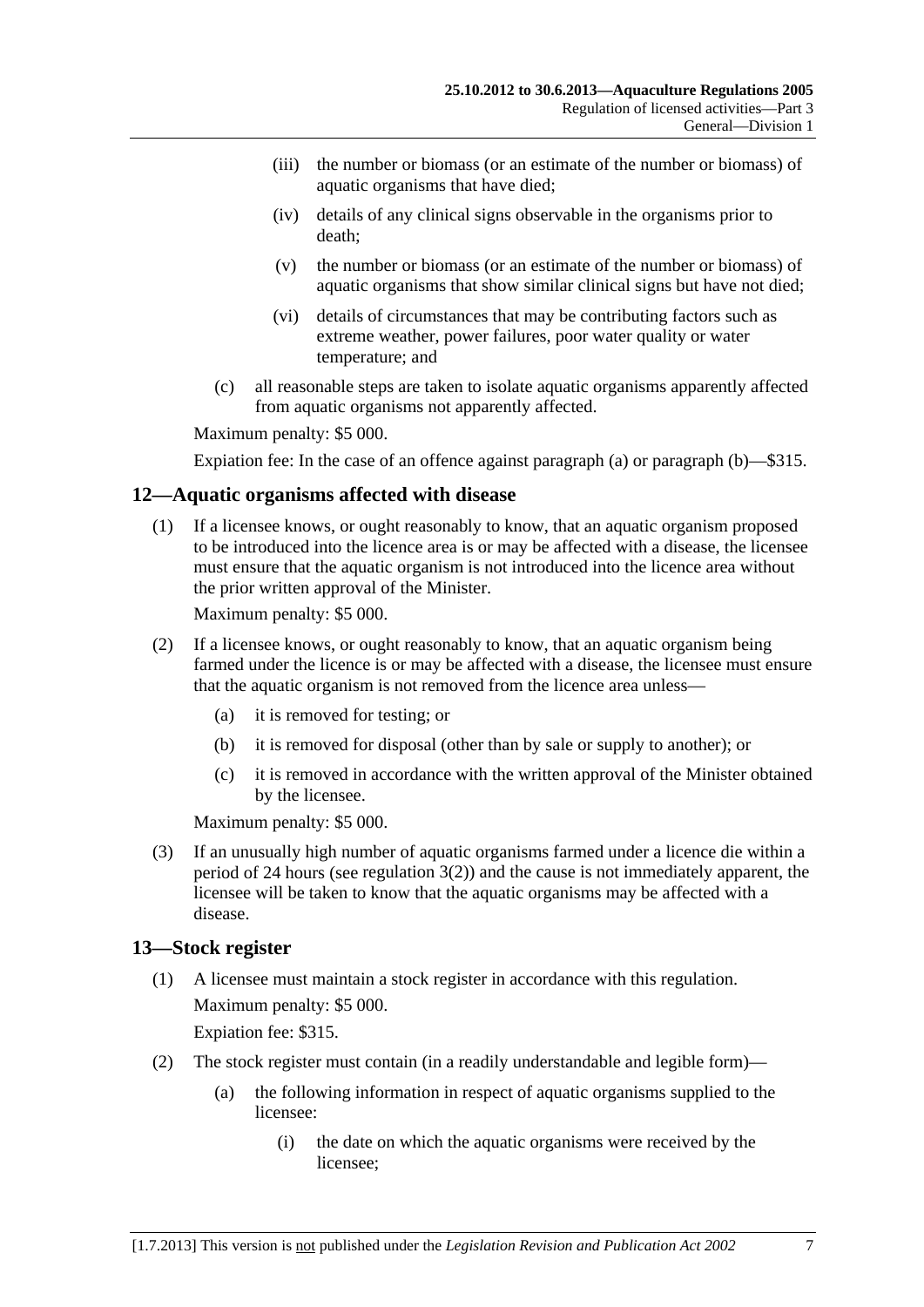- (ii) the name and address of the person who supplied the aquatic organisms;
- (iii) the species of aquatic organisms;
- (iv) the number or biomass of aquatic organisms received;
- (v) the age or developmental stage of the aquatic organisms when received;
- (vi) details identifying the place at which the aquatic organisms were last reared before supply or the place at which the aquatic organisms were collected;
- (vii) a copy of any health certification that accompanied the aquatic organisms; and
- (b) the following information in respect of aquatic organisms collected by the licensee:
	- (i) details identifying the authority under the *[Fisheries Act 1982](http://www.legislation.sa.gov.au/index.aspx?action=legref&type=act&legtitle=Fisheries%20Act%201982)* under which the aquatic organisms were collected;
	- (ii) the date the aquatic organisms were collected;
	- (iii) details identifying the place at which the aquatic organisms were collected;
	- (iv) the species of aquatic organisms;
	- (v) the number or biomass of aquatic organisms collected;
	- (vi) the age or developmental stage of the aquatic organisms when collected; and
- (c) the following information in respect of aquatic organisms bred by the licensee:
	- (i) the date (or an estimate of the date) the aquatic organisms were bred;
	- (ii) the species of aquatic organisms;
	- (iii) details identifying the broodstock used to breed the aquatic organisms;
	- (iv) the number or biomass (or an estimate of the number or biomass) of aquatic organisms bred; and
- (d) the following information in respect of aquatic organisms supplied by the licensee to another person:
	- (i) the date on which the aquatic organisms were supplied;
	- (ii) the name and address of the person to whom the aquatic organisms were supplied;
	- (iii) the species of aquatic organisms;
	- (iv) the number or biomass of aquatic organisms supplied;
	- (v) the age or developmental stage of the aquatic organisms when supplied;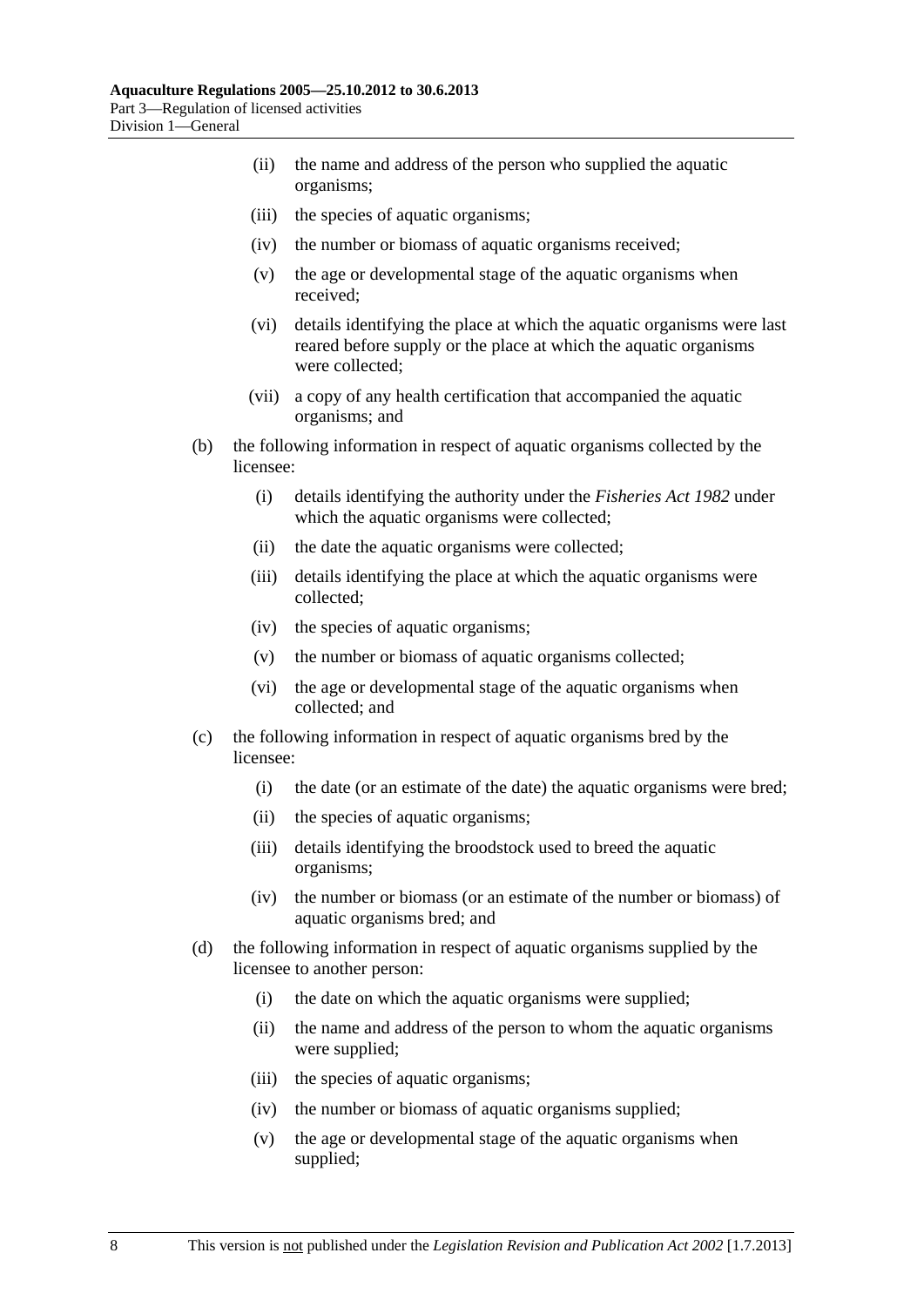- (vi) a copy of any health certification provided by the licensee to accompany the aquatic organisms; and
- <span id="page-8-0"></span> (e) the following information in respect of aquatic organisms that have died during aquaculture:
	- (i) the species of aquatic organisms;
	- (ii) the date (or an estimate of the date) the aquatic organisms died;
	- (iii) the number or biomass (or an estimate of the number or biomass) of aquatic organisms that have died;
	- (iv) the age or developmental stage of the aquatic organisms at death;
	- (v) a description of how and where the aquatic organisms were disposed of; and
- (f) details of treatment administered for therapeutic or prophylactic purposes to aquatic organisms kept under the licence including—
	- (i) the reasons for the treatment; and
	- (ii) the dates on which the treatment was administered; and
	- (iii) the name (including trade or patent name) of each substance used as part of the treatment and the dosages or amounts administered; and
	- (iv) information that identifies the aquatic organisms that received treatment by reference to tank or cage number or by other means.
- (3) A record required to be entered in the stock register must be entered within 7 days after the event to which it relates.
- (4) A record entered in the stock register must be retained for 5 years from the date on which it was entered.

## **14—Periodic returns**

A licensee must, on a date or dates determined by the Minister in each year, provide the Minister with a periodic return containing such information as the Minister requires in the manner and form determined by the Minister.

Maximum penalty: \$5 000.

Expiation fee: \$315.

## **Division 2—Aquaculture in State waters**

## **15—Application of Division**

This Division applies to aquaculture leases and to aquaculture licences authorising aquaculture in an area comprised of State waters or State waters and adjacent land within the meaning of the *[Harbors and Navigation Act 1993](http://www.legislation.sa.gov.au/index.aspx?action=legref&type=act&legtitle=Harbors%20and%20Navigation%20Act%201993)*.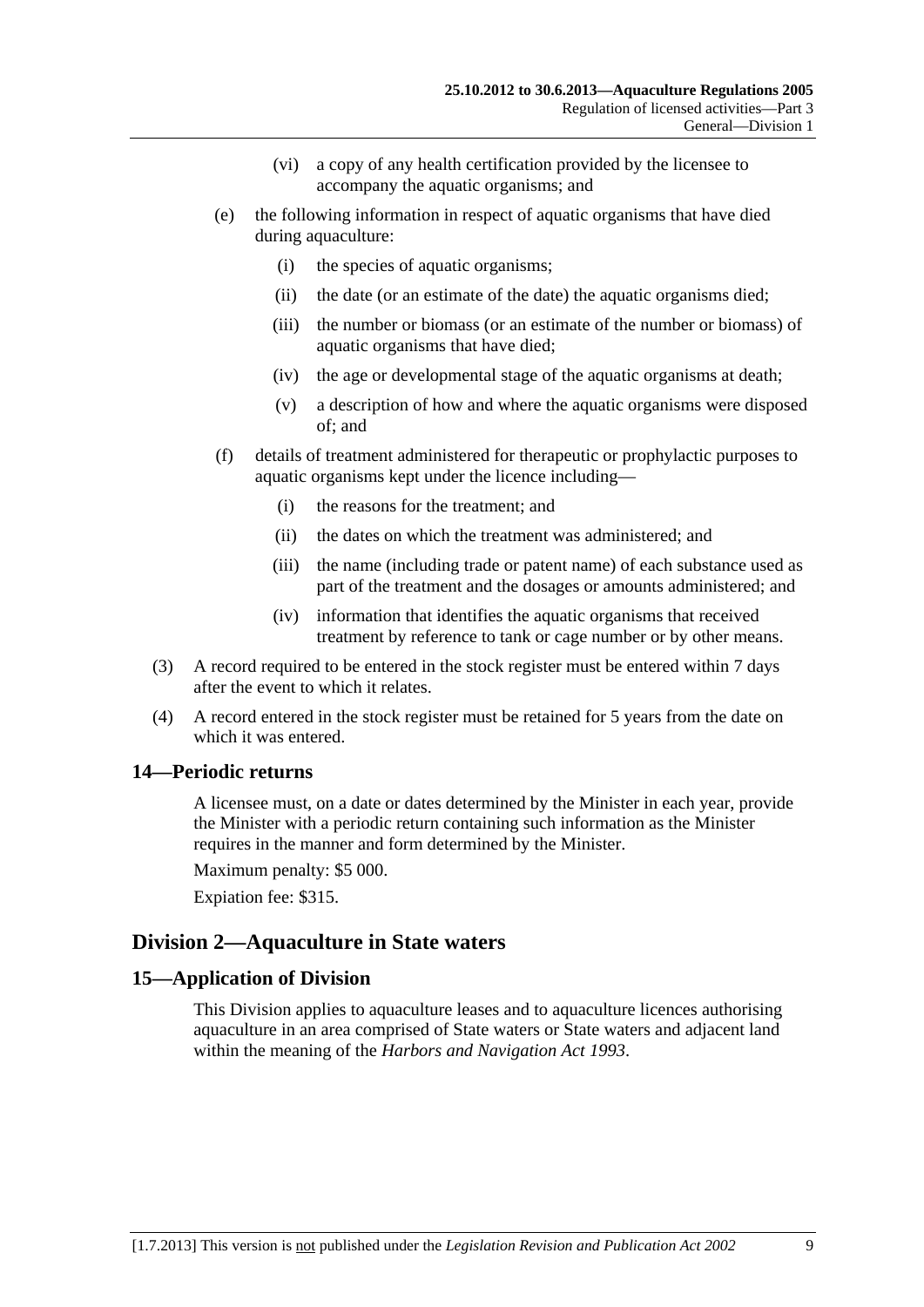## <span id="page-9-0"></span>**16—Requirement to mark-off area and maintain structures or equipment used to mark-off area**

The holder of an aquaculture lease is guilty of an offence if—

- (a) the boundaries of the marked-off area of the lease are not marked off or indicated in the manner required under the conditions of the lease or a corresponding licence; or
- (b) the structures or equipment used to mark off or indicate the boundaries of the marked-off area of the lease under the conditions of the lease or a corresponding licence are not maintained in good working condition.

Maximum penalty: \$5 000.

Expiation fee: \$315.

#### **17—Farming structures**

- (1) A licensee must ensure that—
	- (a) sea cages used for aquaculture are clearly marked with the licence number; and
	- (b) farming structures being used for aquaculture are—
		- (i) except when being placed into position, moved or recovered—
			- (A) securely fixed or moored in place so as to remain wholly within the licence area; and
			- (B) anchored in a manner that minimises the impact on the benthos; and
		- (ii) maintained in good working condition; and
	- (c) equipment used to secure, anchor or mark the position of a farming structure is located wholly within the licence area; and
	- (d) if the aquaculture involves the use of a floating culture unit in subtidal waters—the distance between the unit and the sea floor is at least 3 metres at all times unless otherwise approved in writing by the Minister; and
	- (e) stocked sea cages are not located in the same place that stocked sea cages have been located within the preceding 12 months.

Maximum penalty: \$5 000.

Expiation fee: \$315.

 (2) A licensee must ensure that if a farming structure used for aquaculture, or any equipment used to secure, anchor or mark the position of the structure, is blown, washed or swept off the licence area, the structure or equipment is recovered as soon as practicable.

Maximum penalty: \$5 000.

Expiation fee: \$315.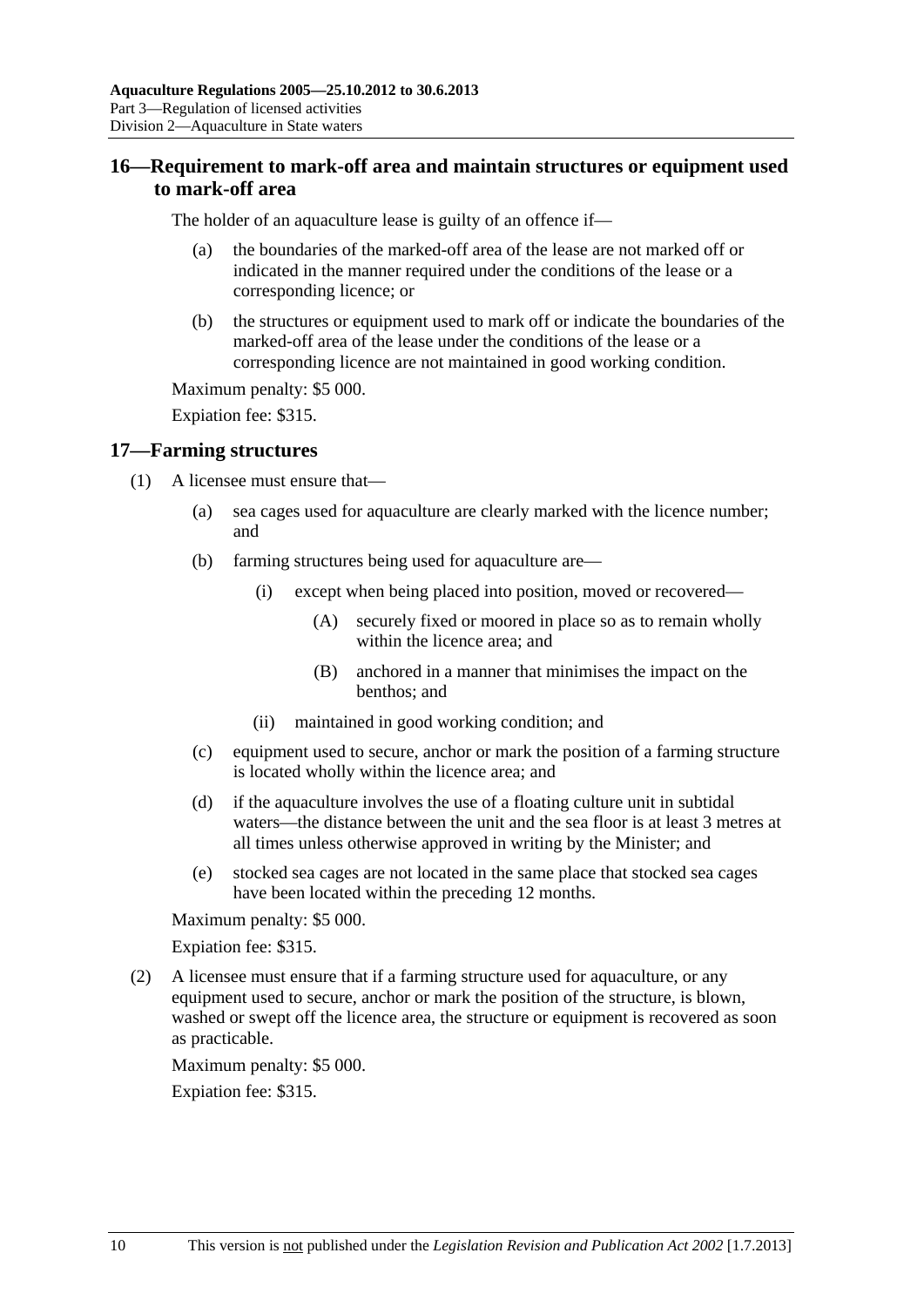#### <span id="page-10-0"></span>**18—Health certificates for abalone farmed on navigable vessel**

- (1) A licensee authorised to carry on abalone aquaculture on a navigable vessel as it operates within an area of State waters must ensure that the following requirements are complied with in respect of aquaculture stock brought on to the vessel:
	- (a) the aquaculture stock must be comprised of abalone that have been hatchery reared in South Australia;
	- (b) the abalone must be accompanied by a certificate—
		- (i) that is in a form approved by the Minister; and
		- (ii) that has been issued—
			- (A) by a veterinary diagnostic laboratory accredited by the National Association of Testing Authorities; and
			- (B) within the previous 14 days; and
			- (C) following examination of at least 30 abalone; and
		- (iii) that certifies that the abalone in the test sample are not affected with a notifiable condition within the meaning of the *[Livestock Act 1997](http://www.legislation.sa.gov.au/index.aspx?action=legref&type=act&legtitle=Livestock%20Act%201997)* and do not display signs of being affected with a disease;
	- (c) at least 2 days before the abalone are brought on to the vessel the Minister must be provided with a copy of the certificate referred to in [paragraph \(b\)](#page-10-0).

Maximum penalty: \$5 000.

Expiation fee: \$315.

- (2) A licensee authorised to carry on abalone aquaculture on a navigable vessel as it operates within an area of State waters must ensure that at least once in each 6 month period the Minister is provided with a copy of a certificate—
	- (a) that is in a form approved by the Minister; and
	- (b) that has been issued—
		- (i) by a veterinary diagnostic laboratory accredited by the National Association of Testing Authorities; and
		- (ii) within the previous 14 days; and
		- (iii) following examination of at least 30 abalone that have been farmed on the vessel for at least 1 month; and
	- (c) that certifies that the abalone in the test sample are not affected with a notifiable condition within the meaning of the *[Livestock Act 1997](http://www.legislation.sa.gov.au/index.aspx?action=legref&type=act&legtitle=Livestock%20Act%201997)* and do not display signs of being affected with a disease.

Maximum penalty: \$5 000.

Expiation fee: \$315.

## **19—Strategies relating to escape of stock and interaction with seabirds and large marine vertebrates**

- (1) A licensee must—
	- (a) have a written strategy approved by the Minister—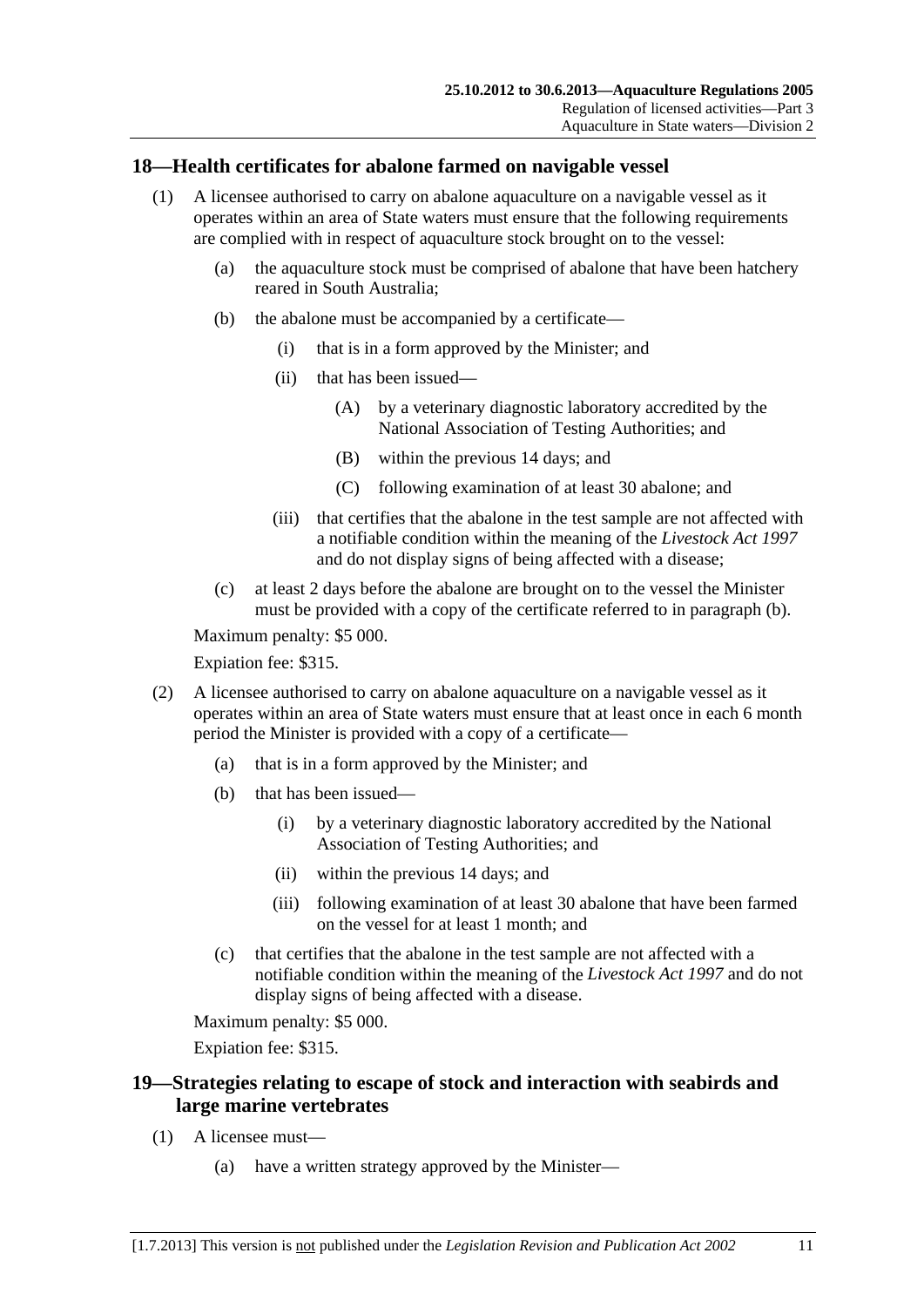- <span id="page-11-0"></span> (i) for minimising the risk of the escape of aquaculture stock into the wild; and
- (ii) for minimising adverse interactions with seabirds and large marine vertebrates resulting from aquaculture carried on under the licence; and
- (b) ensure that activities under the licence conform with the approved strategy.

- (2) If, at any time, the Minister is not satisfied as to the adequacy of an approved strategy, the Minister may require the strategy to be resubmitted for approval within a specified period in a modified form (which may be specified by the Minister).
- (3) If a licensee fails to resubmit a strategy as required, the licensee is guilty of an offence.

Maximum penalty: \$5 000.

Expiation fee: \$315.

- (4) Before requiring a strategy to be resubmitted, the Minister must give the licensee written notice of the proposed action, inviting the licensee to make written submissions in relation to the proposed action within a period specified in the notice (being not less than 14 days from the day on which the notice is given to the licensee).
- (5) [Subregulation \(1\)](#page-10-0) does not apply to a licensee who held a licence immediately before the commencement of this regulation until 6 months after that commencement.
- (6) A licensee who held a licence immediately before the commencement of this regulation must submit a written strategy (as referred to in [subregulation \(1\)](#page-10-0)) for approval within 3 months after the commencement of this regulation. Maximum penalty: \$5 000.

Expiation fee: \$315.

#### **20—Notification of entanglement of certain animals**

If a protected animal becomes confined in or entangled in a farming structure or other equipment used in connection with aquaculture, the licensee must—

- (a) immediately after becoming aware of the situation notify the Minister by means of a telephone call to the number provided to the licensee for the purpose; and
- (b) within 2 days after becoming aware of the situation notify the Minister in writing of the action taken to deal with the situation.

Maximum penalty: \$5 000.

## **21—Notification of escape of stock or damage that may lead to escape of stock**

A licensee must—

 (a) within 12 hours after becoming aware of the escape of hatchery reared aquaculture stock or damage to a farming structure, or to other equipment, that may lead to the escape of hatchery reared aquaculture stock, notify the Minister (by means of a telephone call or fax to the number provided to the licensee for the purpose) of the escape or damage, including the following details: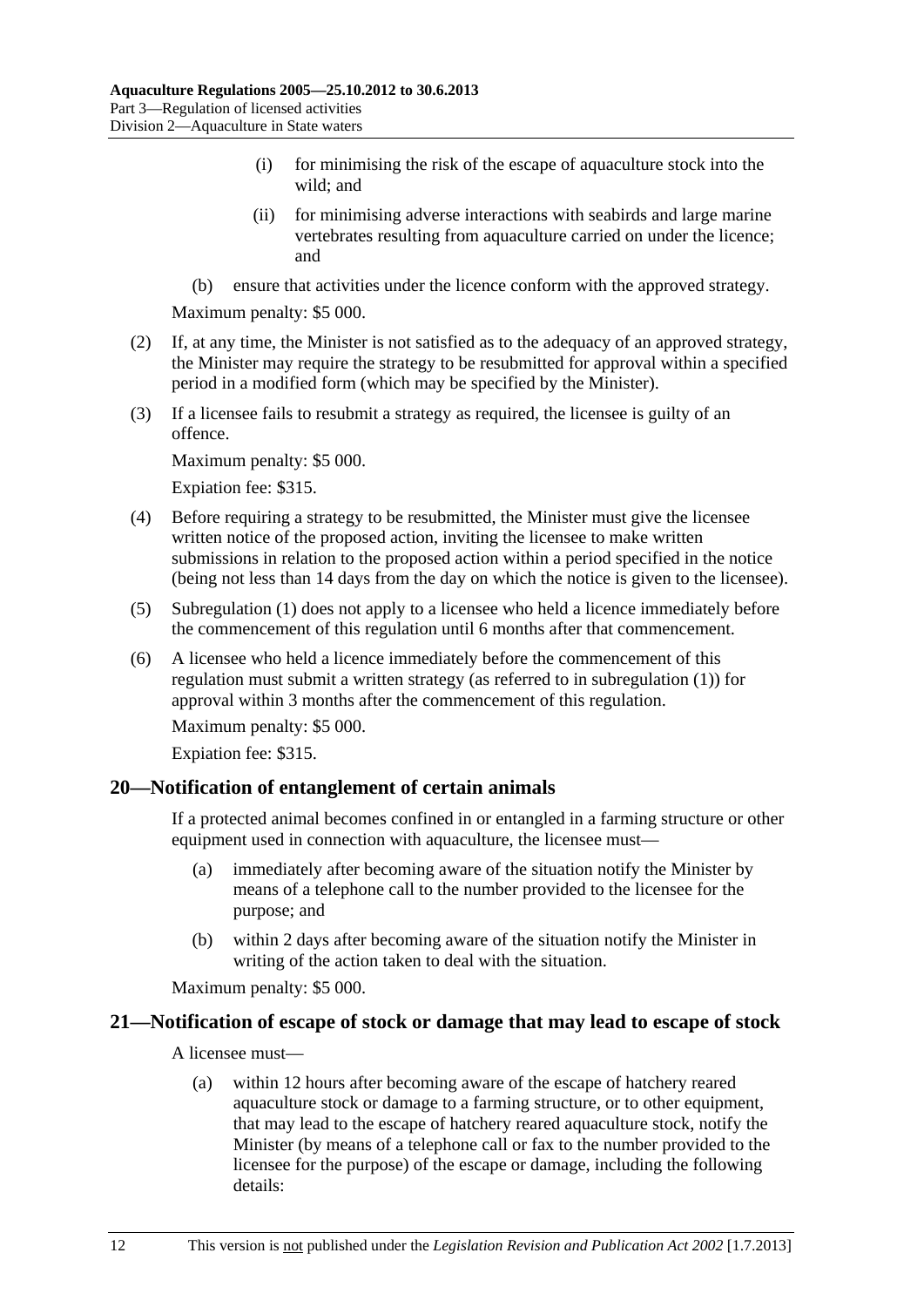- <span id="page-12-0"></span>(i) the species of aquatic organisms affected;
- (ii) the date (or an estimate of the date) on which the escape or damage took place;
- (iii) the number and biomass (or an estimate of the number and biomass) of aquatic organisms that have escaped;
- (iv) the age or developmental stage of the aquatic organisms at the time of their escape;
- (v) details of the circumstances in which the escape or damage took place; and
- (b) within 7 days after becoming aware of the escape or damage notify the Minister in writing of the action taken to deal with it.

Expiation fee: In the case of an offence against [paragraph \(b\)—](#page-12-0)\$315.

#### **22—Environmental monitoring and reporting—farming of molluscs in subtidal area**

- (1) If a licence authorises the farming of molluscs in a subtidal area, the licensee must cause a benthic assessment recording to be made as follows:
	- (a) a colour videotape of the sea floor must be made at least once each reporting year at approximately the same time in each year;
	- (b) the underwater path videotaped must transect at least 100 metres of the licence area, originating within the licence area, proceeding parallel to and within 2 metres of longlines or other farming structures and finishing at least 50 metres outside the boundary of the licence area;
	- (c) the path must include at least 1 anchor of a farming structure and an area of at least 1 metre of the sea floor either side of the anchor;
	- (d) the path must follow, as close as practically possible, a straight line;
	- (e) the same path must be videotaped each reporting year;
	- (f) the videotape must be continuously recorded from start to finish with no editing breaks;
	- (g) the videotape must start and finish with an above water  $360^{\circ}$  pan of the horizon lasting at least 30 seconds per pan;
	- (h) a minimum width of 2 metres of sea floor must be in the field of view at all times;
	- (i) the angle of videotaping to the sea floor must be approximately  $45^{\circ}$ ;
	- (j) the correct date and time must be continuously present on the videotape;
	- (k) footage must be steady and taken at a very slow pace of approximately 1 metre every 2 to 4 seconds and must stop at the site of any anchor videotaped for at least 30 seconds;
	- (l) the camera lens must be focussed on the sea floor at all times;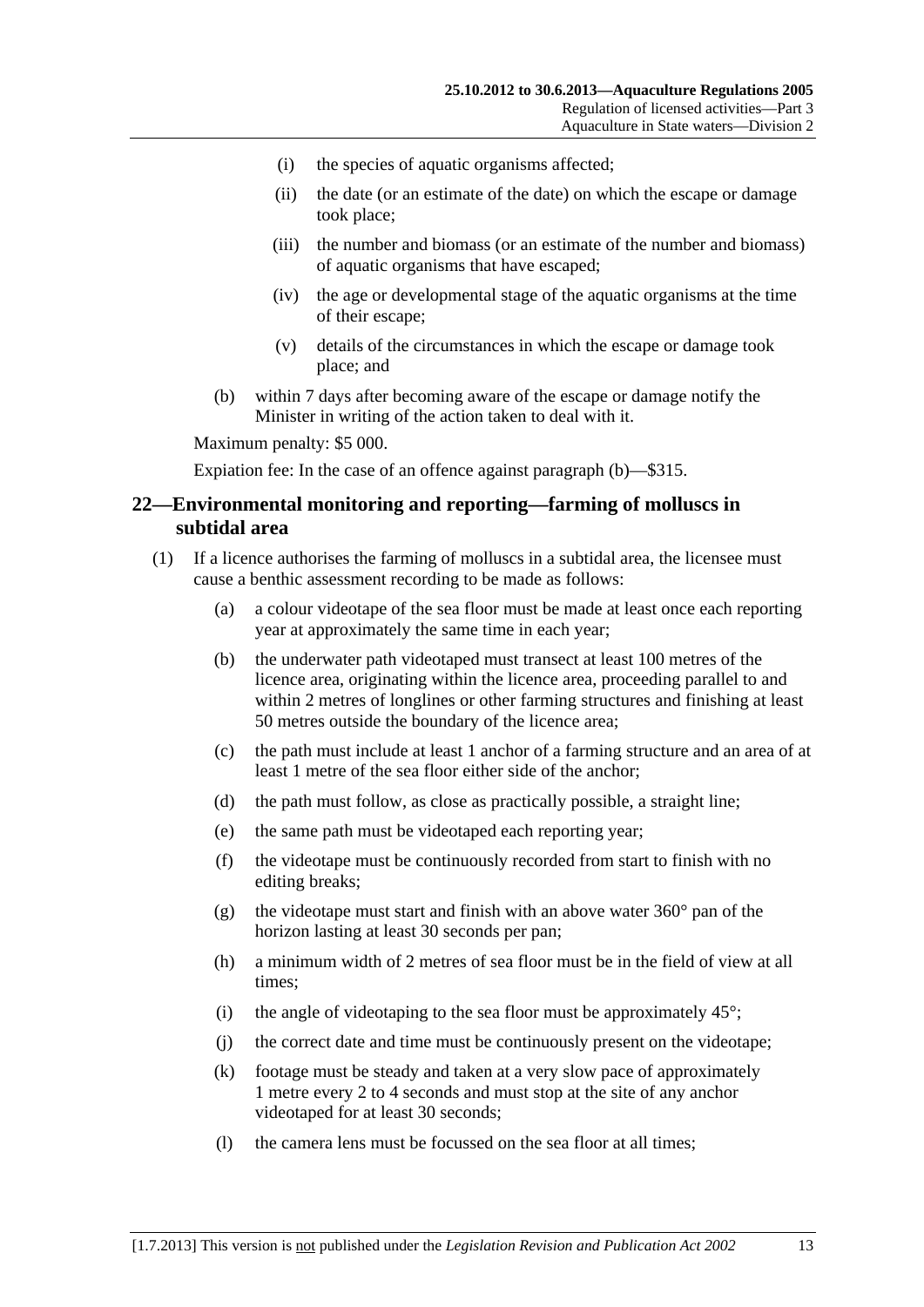- (m) the path videotaped must be adequately lit to show benthic flora and fauna colours (so that the lighting level is equivalent to that produced by 2 high intensity discharge underwater metal halide 10 watt lamps);
- (n) the videotape must be examined after the recording and, if it is not of sufficient quality to enable a satisfactory assessment of the benthic environment of the path required to be videotaped, a further recording must be made;
- (o) a written record must be made of the location (using WGS84 or GDA94 datum) of the start and finish of the path videotaped and of the date and time of the start and finish of the videotaping;
- (p) a written record must be made detailing each of the following for each 10 metres of the path videotaped:
	- (i) the level of sedimentary disturbance resulting from biological activity (bioturbation);
	- (ii) undulation;
	- (iii) natural organic waste;
	- (iv) aquaculture waste including detached farming shell debris;
	- (v) sand colour;
	- (vi) macroalgal cover;
	- (vii) seagrass cover;
	- (viii) microbial mats (for example, *Beggiatoa sp*);
	- (ix) blue-green algal mats;
	- (x) sponge cover;
	- (xi) the presence of—
		- (A) holothurians (sea cucumbers);
		- (B) ascidians (sea squirts):
		- (C) razor fish (*Pinna sp*);
		- (D) scallops;
		- (E) crabs;
		- (F) gastropods;
		- (G) fish;
		- (H) seahorses and sea dragons.

- (2) If a licence authorises the farming of molluscs in a subtidal area, the licensee must, on or before the reporting day in each year, provide to the Minister a report for the preceding reporting year—
	- (a) containing the following:
		- (i) a map showing—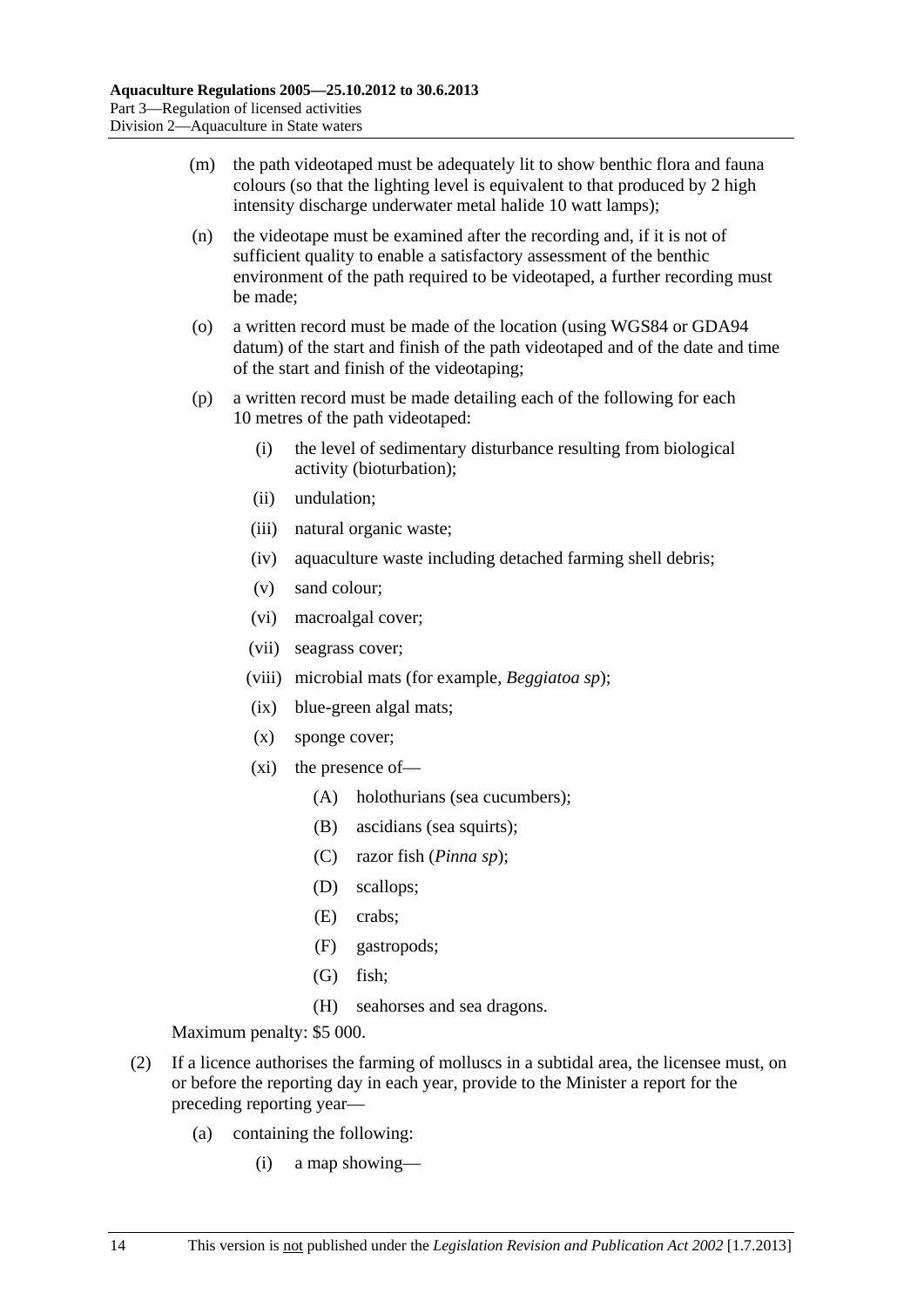- <span id="page-14-0"></span>(A) the boundary of the licence area; and
- (B) the location (using WGS84 or GDA94 datum) of the corners of the licence area; and
- (C) the location (using WGS84 or GDA94 datum) of farming structures and the number, dimensions and spacing of the structures; and
- (D) the location (using WGS84 or GDA94 datum) of the underwater path videotaped for the benthic assessment recording;
- (ii) for each month—
	- (A) the amount and type of supplemental feed used in the licence area; and
	- (B) the amount and type of chemicals (including but not limited to therapeutic or prophylactic substances, antifoulants and disinfectants) used in the licence area;
- (iii) such of the following details as are known about interaction that has occurred between large marine vertebrates and farming structures or equipment, personnel or aquaculture stock:
	- (A) the date of the interaction;
	- (B) the species of marine vertebrate involved;
	- (C) the location of the interaction;
	- (D) a description of the nature of the interaction;
- (iv) if the author of the report is not the licensee—the author's name and address; and
- (b) accompanied by a copy of the benthic assessment recording made for the reporting year (in a format approved by the Minister) and the records made in conjunction with the recording.

Expiation fee: \$315.

 (3) This regulation does not apply to a licence authorising the carrying on of aquaculture on a navigable vessel as it operates within an area of State waters.

#### **23—Environmental monitoring and reporting—farming of molluscs in intertidal area**

If a licence authorises the farming of molluscs in an intertidal area, the licensee must, on or before the reporting day in each year, provide to the Minister a report for the preceding reporting year containing the following:

- (a) a map showing—
	- (i) the boundary of the licence area; and
	- (ii) the location (using WGS84 or GDA94 datum) of the corners of the licence area; and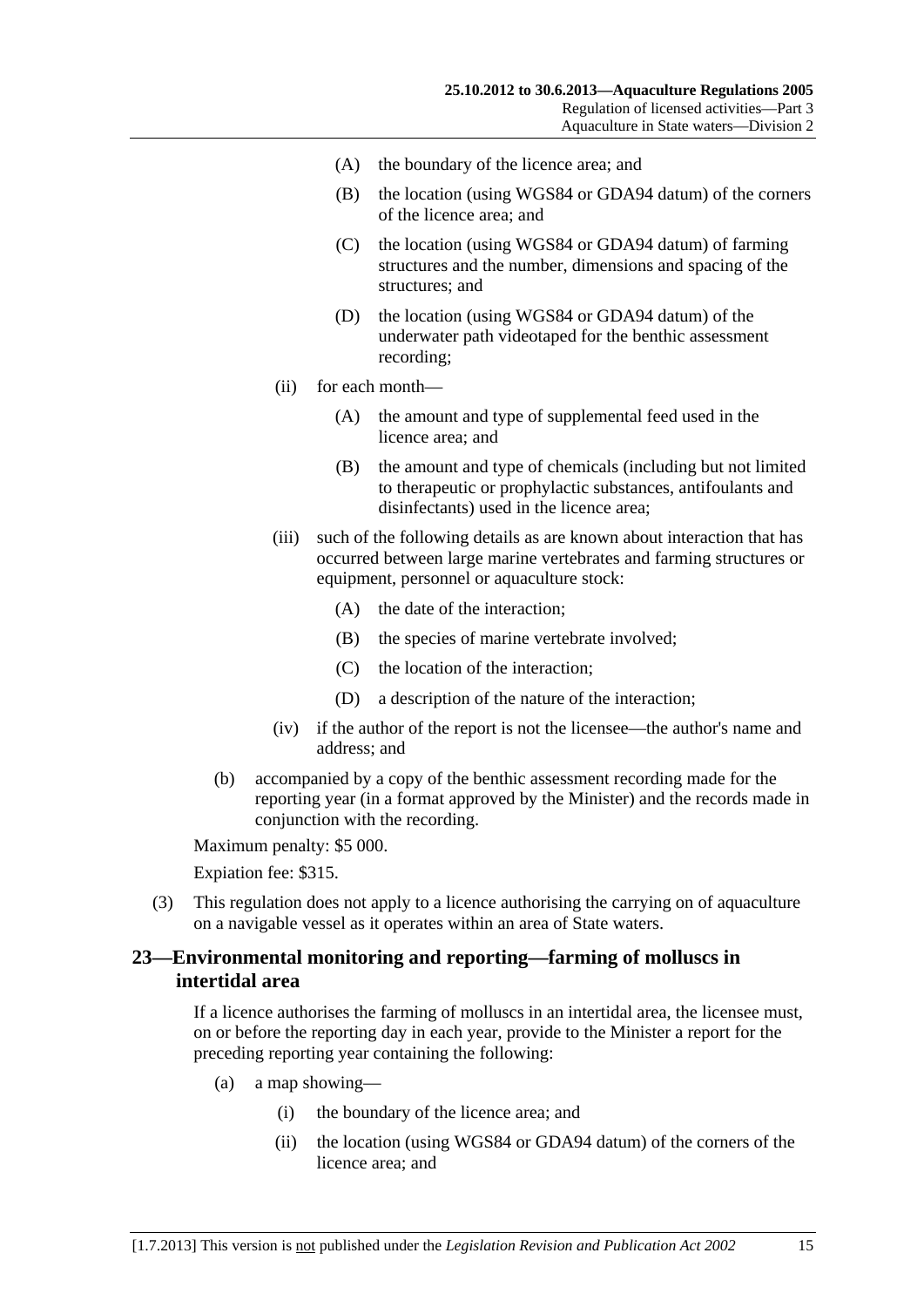- (iii) the location (using WGS84 or GDA94 datum) of farming structures and the number, dimensions and spacing of the structures;
- <span id="page-15-0"></span> (b) for each month—
	- (i) the number of pacific oysters found in the licence area and not contained within a farming structure; and
	- (ii) the location in which they were found; and
	- (iii) a statement of whether they have been removed;
- (c) for each month—the amount and type of chemicals (including but not limited to therapeutic or prophylactic substances, antifoulants and disinfectants) used in the licence area;
- (d) such of the following details as are known about interaction that has occurred between large marine vertebrates and farming structures or equipment, personnel or aquaculture stock:
	- (i) the date of the interaction;
	- (ii) the species of marine vertebrate involved;
	- (iii) the location of the interaction;
	- (iv) a description of the nature of the interaction;
- (e) if the author of the report is not the licensee—the author's name and address.

Expiation fee: \$315.

#### **24—Environmental monitoring and reporting—farming of finfish**

- (1) If a licence authorises the farming of finfish, the licensee must cause a benthic assessment recording to be made as follows:
	- (a) a colour videotape of the sea floor must be made at least once each reporting year at approximately the same time in each year;
	- (b) at least 3 underwater paths must be videotaped as follows:
		- (i) 1 must be within the licence area originating as close as practicable to the side of a sea cage used for aquaculture under the licence and proceeding in the direction of the prevailing current (down current) for 150 metres; and
		- (ii) 1 must be within the licence area originating as close as practicable to the opposite side of the same sea cage and proceeding in the opposite direction of the prevailing current (up current) for 150 metres; and
		- (iii) 1 must be outside the licence area originating at the midpoint of the prevailing down current boundary of the licence area and proceeding at right angles to the boundary for 150 metres (the *off-site transect*);
	- (c) the same off-site transect must be videotaped each year;
	- (d) the videotape of each path must be continuously recorded from start to finish with no editing breaks;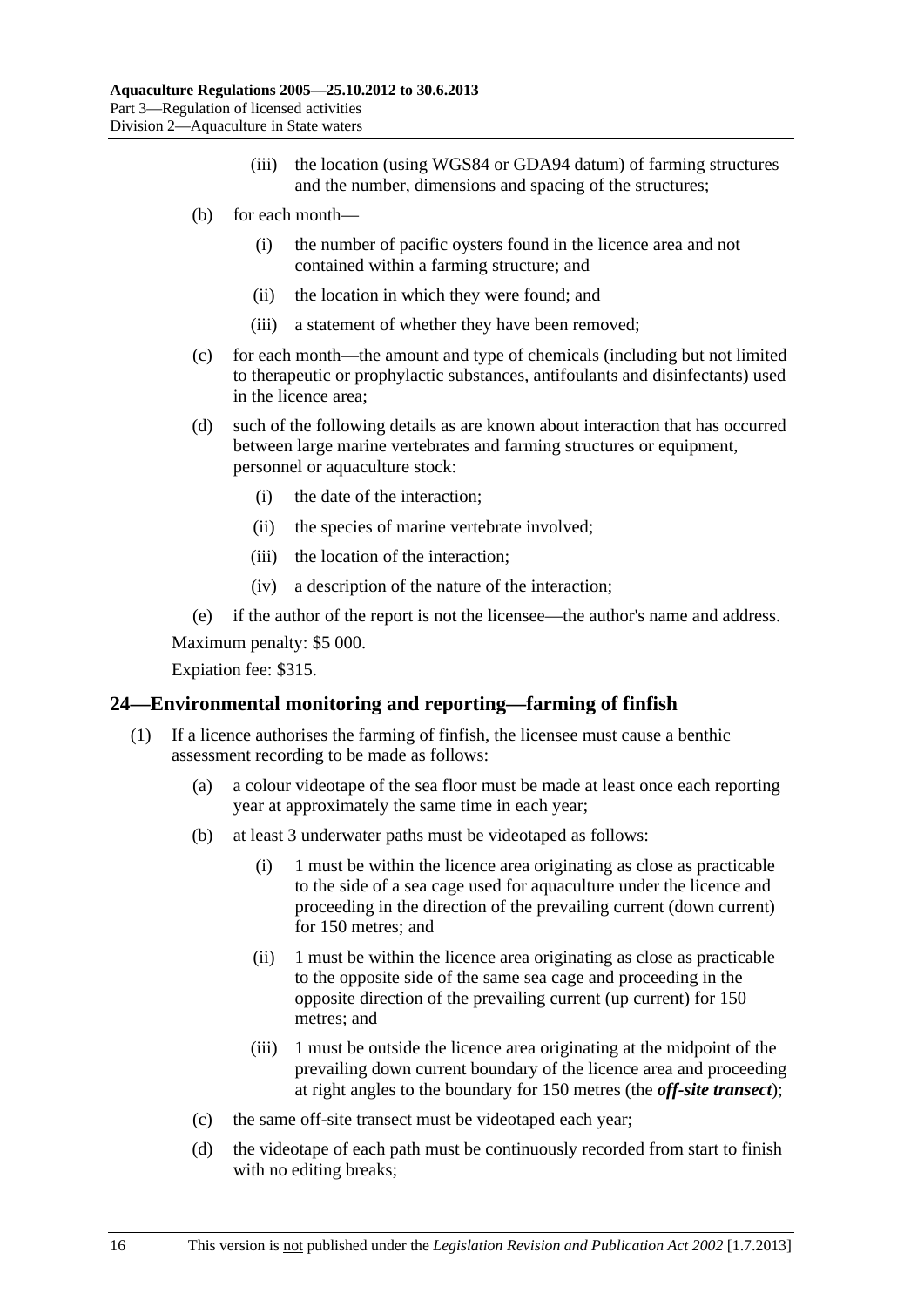- (e) the videotape of each path must start and finish with an above water  $360^{\circ}$  pan of the horizon lasting at least 30 seconds per pan;
- (f) a minimum width of 2 metres of sea floor must be in the field of view at all times;
- (g) the angle of videotaping to the sea floor must be approximately  $45^{\circ}$ ;
- (h) the correct date and time must be continuously present on the videotape;
- (i) footage must be steady and taken at a very slow pace of approximately 1 metre every 2 to 4 seconds;
- (j) the camera lens must be focussed on the sea floor at all times;
- (k) each path videotaped must be adequately lit to show benthic flora and fauna colours (so that the lighting level is equivalent to that produced by 2 high intensity discharge underwater metal halide 10 watt lamps);
- (l) the videotape must be examined after the recording and, if it is not of sufficient quality to enable a satisfactory assessment of the benthic environment of the paths required to be videotaped, a further recording must be made;
- (m) a written record must be made of—
	- (i) the location (using WGS84 or GDA94 datum) of the start and finish of each path videotaped and of the date and time of the start and finish of the videotaping of each path; and
	- (ii) the location of the sea cage concerned (using WGS84 or GDA94 datum);
- (n) a written record must be made detailing each of the following for each 10 metres of each path videotaped:
	- (i) the level of sedimentary disturbance resulting from biological activity (bioturbation);
	- (ii) undulation;
	- (iii) natural organic waste;
	- (iv) aquaculture waste including waste baitfish and pellets;
	- (v) sand colour;
	- (vi) macroalgal cover;
	- (vii) seagrass cover;
	- (viii) microbial mats (for example, *Beggiatoa sp*);
	- (ix) blue-green algal mats;
	- (x) sponge cover;
	- (xi) the presence of—
		- (A) holothurians (sea cucumbers);
		- (B) ascidians (sea squirts);
		- (C) razor fish (*Pinna sp*);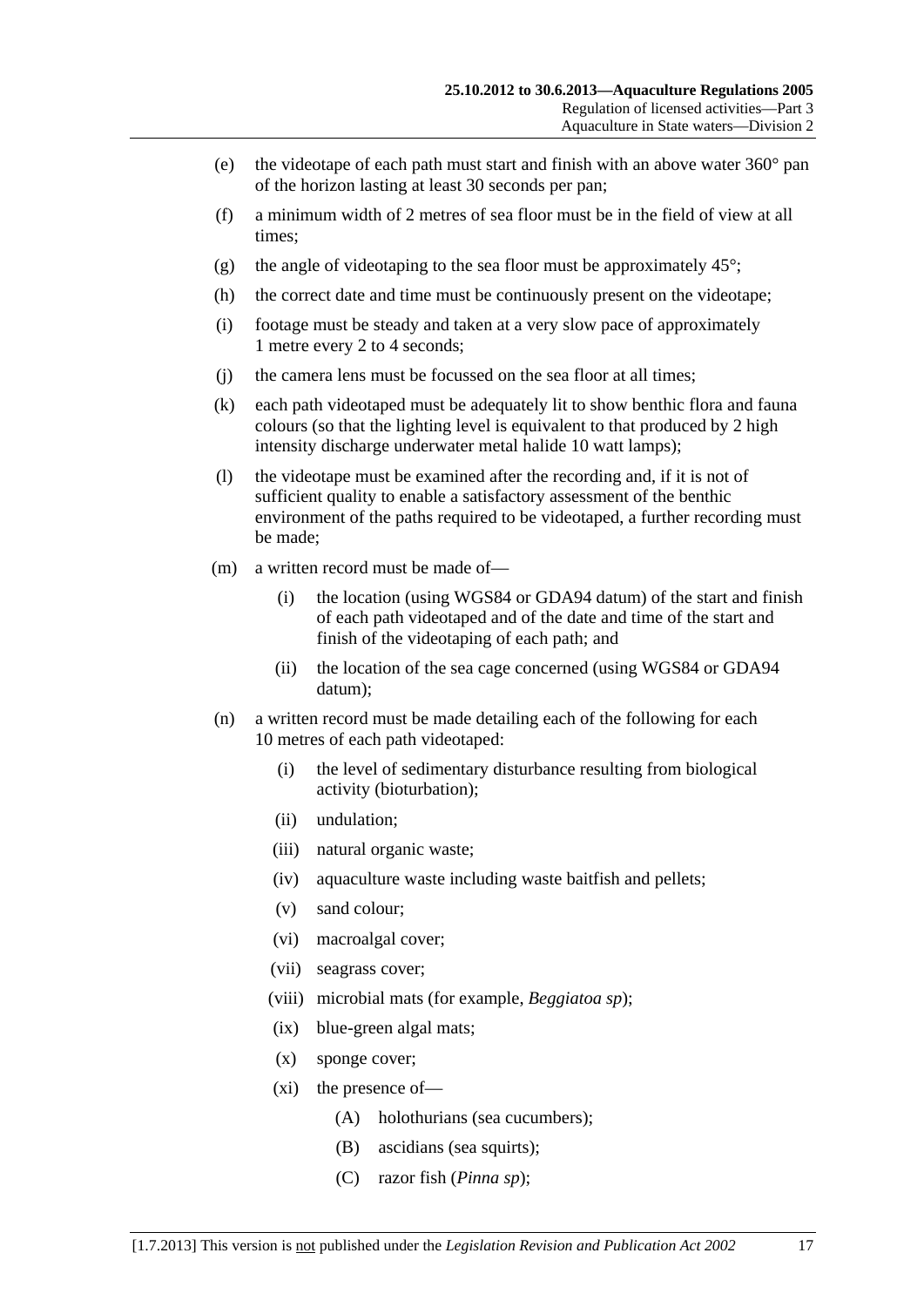- <span id="page-17-0"></span>(D) scallops;
- (E) crabs;
- (F) gastropods;
- (G) fish;
- (H) seahorses and sea dragons.

- (2) However, [subregulation \(1\)](#page-15-0) only applies in a particular reporting year to a licence authorising the farming of prescribed wild caught tuna if the Minister notifies the licensee in writing of its application at least 1 month before the commencement of the reporting year.
- (3) The Minister may, by notice in writing to a licensee authorised to farm finfish, require the licensee to prepare, within a period specified in the notice (but not more than once in each reporting year) a report on the health of benthic infaunal communities in the licence area and to take and analyse samples as specified in the notice for the purposes of the report.
- (4) A licensee must comply with a notice given under [subregulation \(3\).](#page-17-0) Maximum penalty: \$5 000.
- (5) If a licence authorises the farming of finfish, the licensee must, on or before the reporting day in each year, provide to the Minister a report for the preceding reporting year—
	- (a) containing the following:
		- (i) a map showing—
			- (A) the boundary of the licence area; and
			- (B) the location (using WGS84 or GDA94 datum) of the corners of the licence area; and
			- (C) the location (using WGS84 or GDA94 datum) of farming structures and the number, dimensions and spacing of the structures; and
			- (D) the location (using WGS84 or GDA94 datum) of fallowed areas and the period for which the areas were fallow; and
			- (E) if the licensee is required to make a benthic assessment recording—the location (using WGS84 or GDA94 datum) of each of the underwater paths videotaped for the benthic assessment recording;
		- (ii) for each month—
			- (A) an estimate of the number and biomass of finfish in the licence area; and
			- (B) the amount and type of supplemental feed used in the licence area; and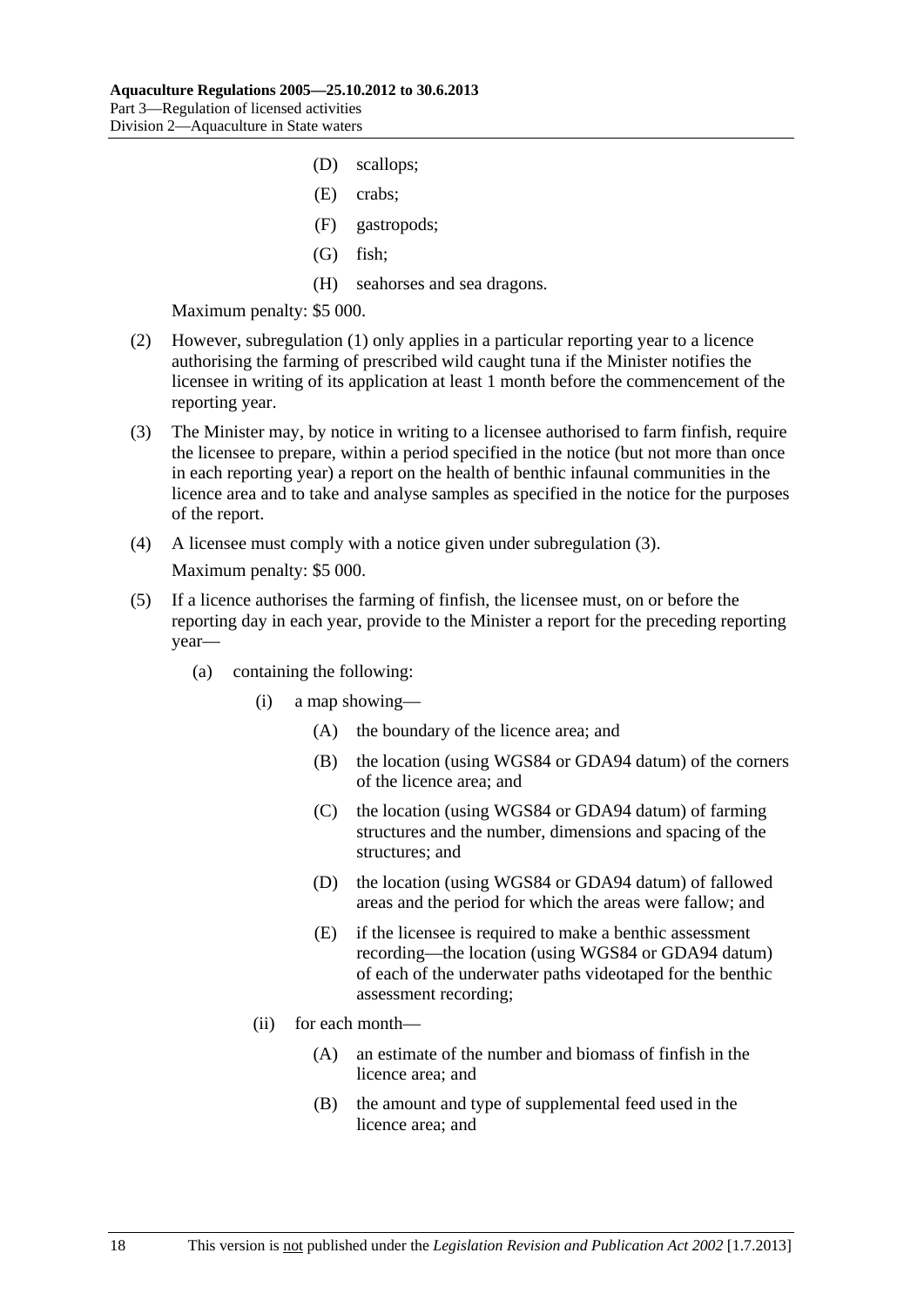- (C) the amount and type of chemicals (including but not limited to therapeutic or prophylactic substances, antifoulants and disinfectants) used in the licence area;
- <span id="page-18-0"></span> (iii) such of the following details as are known about interaction that has occurred between large marine vertebrates and farming structures or equipment, personnel or aquaculture stock:
	- (A) the date of the interaction;
	- (B) the species of marine vertebrate involved;
	- (C) the location of the interaction;
	- (D) a description of the nature of the interaction;
- (iv) if the author of the report is not the licensee—the author's name and address; and
- (b) if the licensee is required to make a benthic assessment recording accompanied by a copy of the benthic assessment recording made for the reporting year (in a format approved by the Minister) and the records made in conjunction with the recording; and
- (c) if the licensee is required to prepare a report on the health of the benthic infaunal communities—accompanied by a copy of the report.

Expiation fee: \$315.

#### **25—Environmental monitoring and reporting—navigable vessels**

- (1) If a licence authorises the carrying on of aquaculture on a navigable vessel as it operates within an area of State waters, the licensee must carry out water testing as follows:
	- (a) water samples must be collected at least 6 times per reporting year (at intervals not closer than 2 months) at approximately the same times and dates in each year;
	- (b) samples of water to be used for aquaculture on the vessel must be collected as follows:
		- (i) the samples must be representative samples of water to be used on the vessel;
		- (ii) 2 samples must be collected;
	- (c) samples of waste water discharged from the vessel must be collected as follows:
		- (i) the samples must be representative samples of water discharged from the vessel (after the water has been treated ready for discharge);
		- (ii) the samples must be of waste water resulting from the use of the water sampled under [paragraph \(b\)](#page-18-0);
		- (iii) if there is only 1 point at which waste water is discharged from the vessel—at least 2 samples must be collected directly from the discharge point;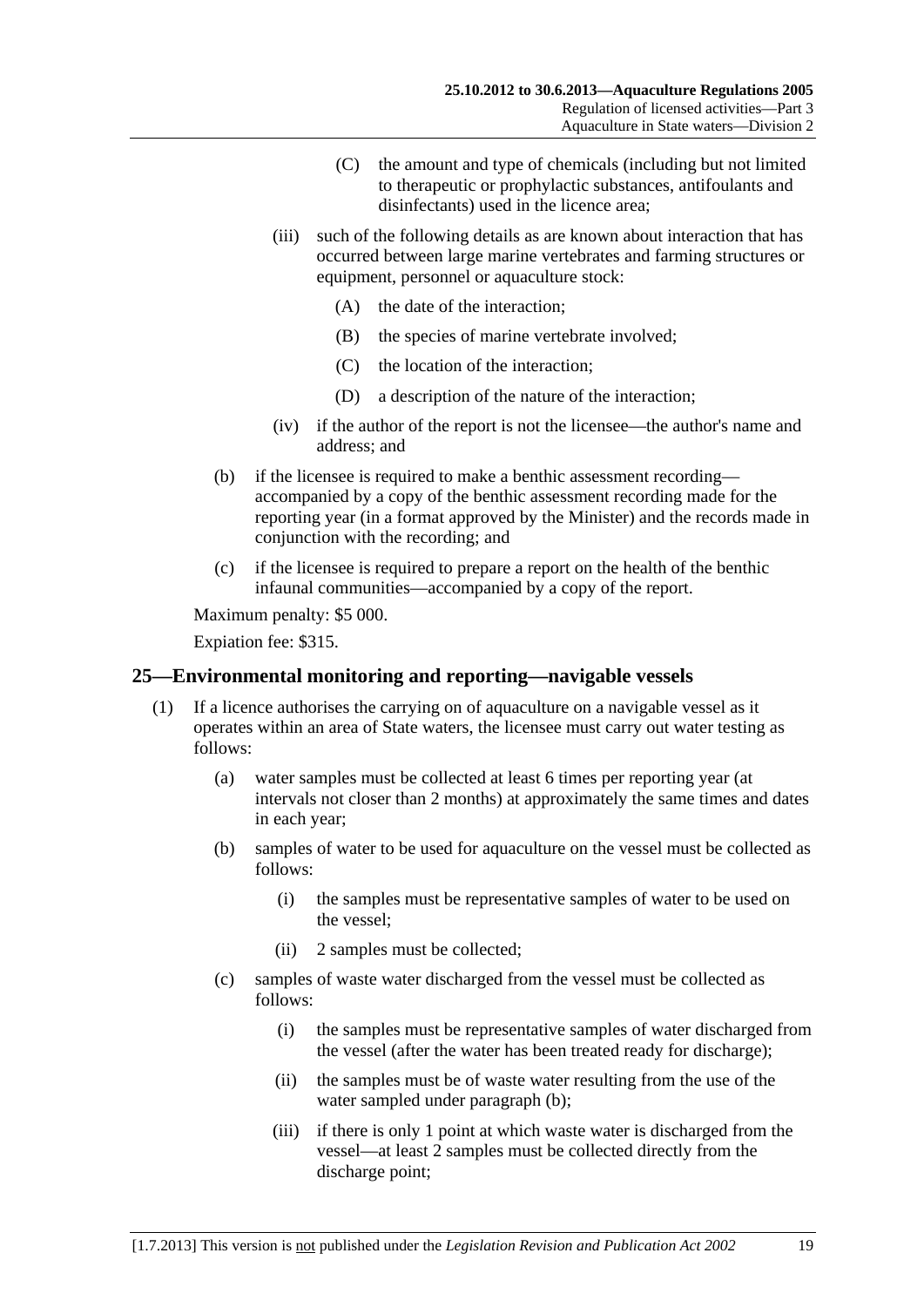- (iv) if there is more than 1 discharge point—a sample must be collected directly from at least 2 of the discharge points;
- <span id="page-19-0"></span>(d) the samples must be tested for oxidised nitrogen (as nitrogen  $NO<sub>3</sub>+NO<sub>2</sub>$ ), ammonia (total as nitrogen  $NH_4+NH_3$ ), soluble phosphorous and total suspended solids in an accredited laboratory;
- (e) the samples must be collected in a manner and using containers that comply with the requirements of the testing laboratory.

- (2) If a licence authorises the carrying on of aquaculture on a navigable vessel as it operates within an area of State waters, the licensee must, on or before the reporting day in each year, provide to the Minister a report for the preceding reporting year—
	- (a) containing the following:
		- (i) the dates on which water samples were collected;
		- (ii) for each month—
			- (A) the amount and type of supplemental feed used in aquaculture on the vessel; and
			- (B) the amount and type of chemicals (including but not limited to therapeutic or prophylactic substances, antifoulants and disinfectants) used in aquaculture on the vessel;
		- (iii) if the author of the report is not the licensee—the author's name and address; and
	- (b) accompanied by a copy of the results of the testing of the water samples provided by the laboratory.

Maximum penalty: \$5 000.

Expiation fee: \$315.

## **Division 3—Aquaculture not in State waters**

#### **26—Application of Division**

This Division applies to aquaculture licences authorising aquaculture in an area not comprised of State waters or State waters and adjacent land within the meaning of the *[Harbors and Navigation Act 1993](http://www.legislation.sa.gov.au/index.aspx?action=legref&type=act&legtitle=Harbors%20and%20Navigation%20Act%201993)*.

## **27—Environmental monitoring and reporting—general**

- (1) If the licence has been classified, under [regulation 34,](#page-26-0) as a medium risk (*category B*) or high risk (*category C*) licence, the licensee must carry out water testing as follows:
	- (a) in the case of a licence that has been classified as a medium risk (*category B*) licence—water samples must be collected at least once each reporting year at approximately the same time and date from approximately the same locations;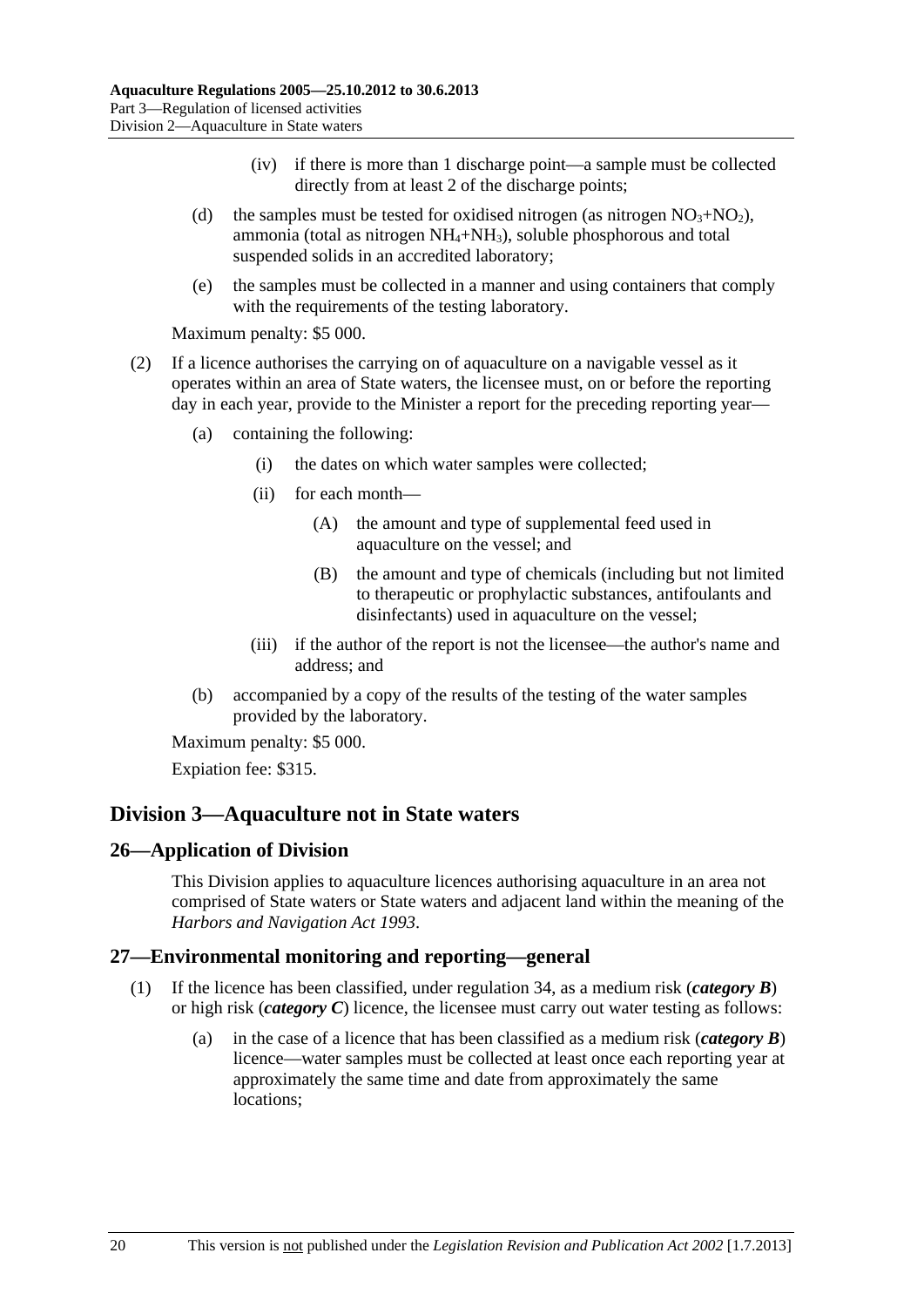- (b) in the case of a licence that has been classified as a high risk (*category C*) licence—water samples must be collected at least 3 times per reporting year (at intervals not closer than 3 months) at approximately the same times and dates in each year from approximately the same locations;
- (c) samples of water from the body of water from which water is obtained for aquaculture must be collected as follows:
	- (i) the samples must be representative samples of water used for aquaculture in the licence area;
	- (ii) if there is only 1 point at which waste water is discharged from the licence area—2 samples must be collected either from water located upstream of the aquaculture activity or from water that is at least 500 metres away from the discharge point;
	- (iii) if there is more than 1 discharge point—a sample must be collected from at least 2 different sites (separated from each other by at least 500 metres) either located upstream of the aquaculture activity or from water that is at least 500 metres away from a discharge point;
- (d) samples of waste water discharged from the licence area must be collected as follows:
	- (i) the samples must be representative samples of water discharged from the licence area (if applicable, after the water has been treated ready for discharge);
	- (ii) if there is only 1 point at which waste water is discharged from the licence area—at least 2 samples must be collected at a location adjacent to or directly from the discharge point;
	- (iii) if there is more than 1 discharge point—a sample must be collected at a location adjacent to or directly from at least 2 of the discharge points;
- (e) the samples must be tested for oxidised nitrogen (as nitrogen  $NO<sub>3</sub>+NO<sub>2</sub>$ ), ammonia (total as nitrogen  $NH_4+NH_3$ ), soluble phosphorous and, except if there is a settlement pond for discharge waters, total suspended solids in an accredited laboratory;
- (f) the samples must be collected in a manner and using containers that comply with the requirements of the testing laboratory.

- (2) A licensee must, on or before the reporting day in each year, provide to the Minister a report for the preceding reporting year—
	- (a) containing the following:
		- (i) a map showing the location relative to land holding boundaries of the following:
			- (A) farming structures (and also showing the number and dimensions of the structures);
			- (B) intake and discharge pipes used in the course of carrying on aquaculture;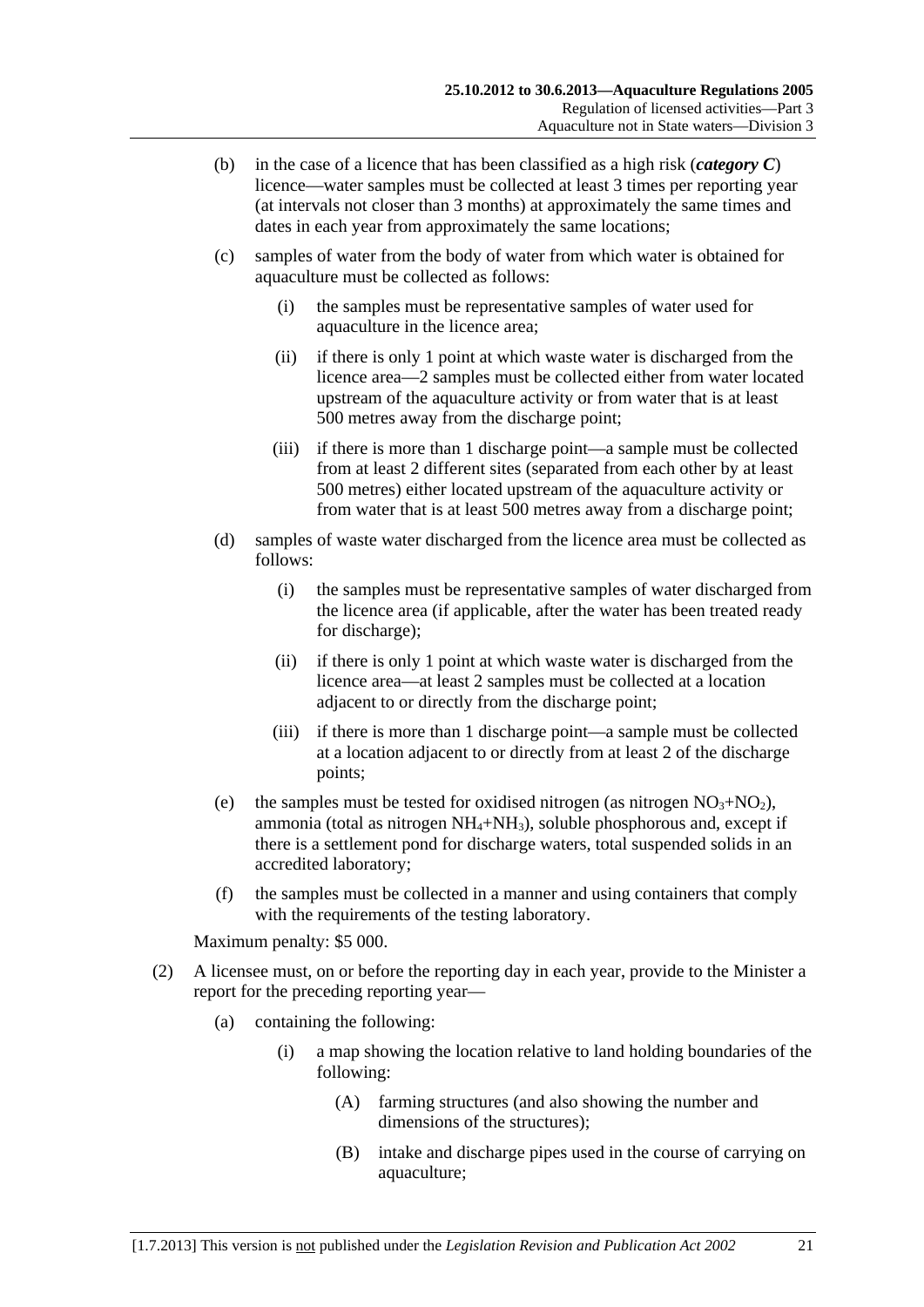- (C) sheds or other structures used in the course of carrying on aquaculture;
- (D) bodies of water in the vicinity that have the potential to be affected by the aquaculture;
- (E) if the licensee is required to carry out water testing—the places at which water samples were collected;
- (ii) in respect of water used in the course of aquaculture—
	- (A) a description of where and how the water has been sourced; and
	- (B) a statement of whether the water was fresh, brackish or saline; and
	- (C) for each month—the volume in litres of water used;
- (iii) in respect of water discharged from farming structures—
	- (A) a description of where and how the water has been discharged (including details of bodies of water to which it has been discharged); and
	- (B) a statement of whether the water has been treated before discharge and, if it has, a statement of how the water has been treated; and
	- (C) for each month—the volume in litres of water discharged;
- (iv) if the licensee is required to carry out water testing—the dates on which water samples were collected;
- (v) for each month—
	- (A) the amount and type of supplemental feed used in connection with each farming structure in the licence area; and
	- (B) the amount and type of chemicals (including but not limited to therapeutic or prophylactic substances, antifoulants and disinfectants) used in the licence area;
- (vi) if the author of the report is not the licensee—the author's name and address; and
- (b) if the licensee is required to carry out water testing—accompanied by a copy of the results of the testing of the water samples provided by the laboratory.

Expiation fee: \$315.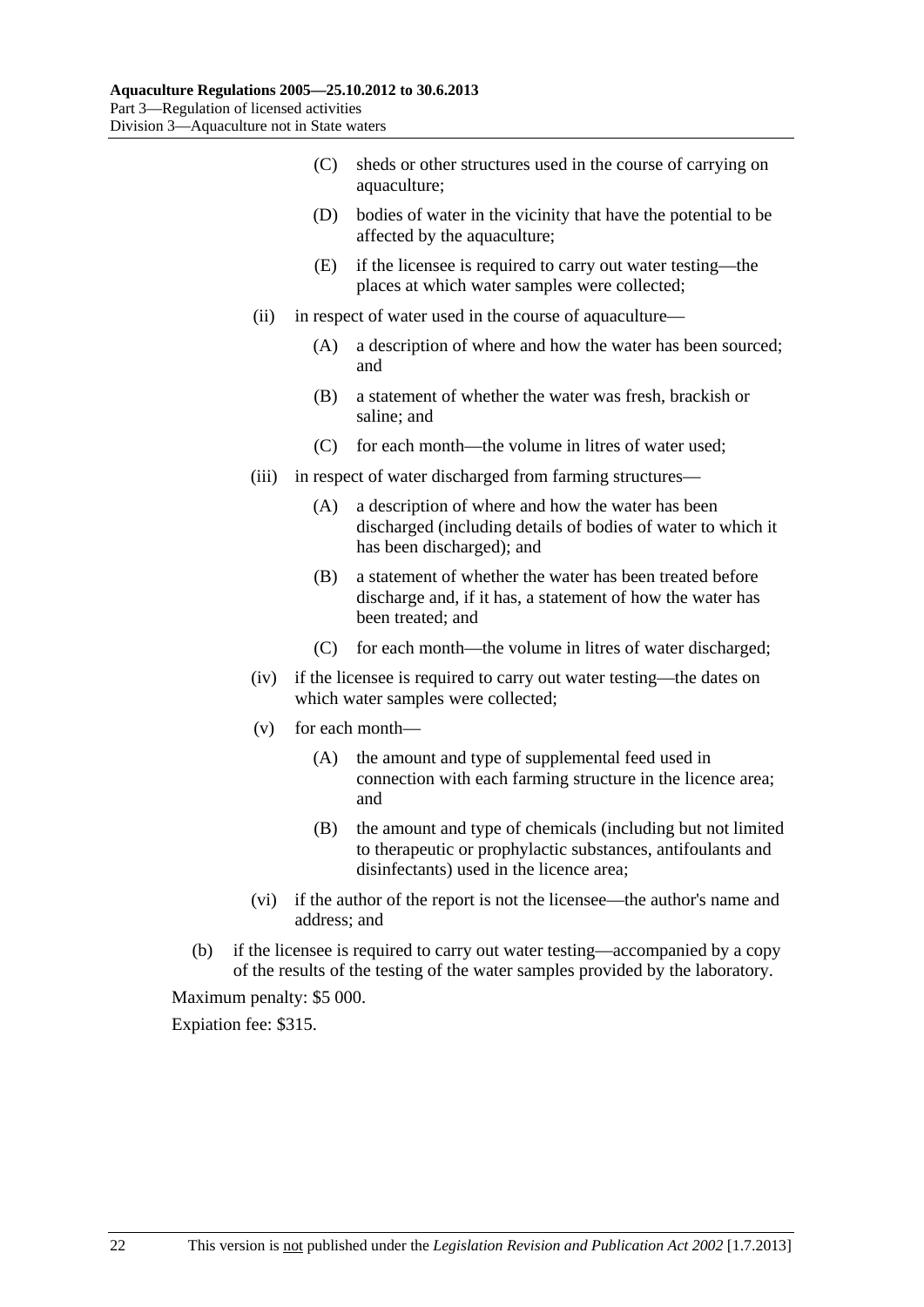## <span id="page-22-0"></span>**28—Environmental monitoring and reporting—live organisms reared during transport**

- (1) If a licence authorises the use of a farming structure designed to be transported by road or rail, the licensee must carry out water testing as follows:
	- (a) water samples must be collected at least 3 times per reporting year (at intervals not closer than 3 months) at approximately the same times and dates in each year;
	- (b) samples of waste water discharged from the structure must be collected as follows:
		- (i) the samples must be representative samples of water discharged from the structure;
		- (ii) if there is only 1 point at which waste water is discharged from the structure—at least 2 samples must be collected directly from the discharge point;
		- (iii) if there is more than 1 discharge point—a sample must be collected directly from at least 2 of the discharge points;
	- (c) the samples must be tested for oxidised nitrogen (as nitrogen  $NO<sub>3</sub>+NO<sub>2</sub>$ ), ammonia (total as nitrogen NH4+NH3), soluble phosphorous and total suspended solids in an accredited laboratory;
	- (d) the samples must be collected in a manner and using containers that comply with the requirements of the testing laboratory.

Maximum penalty: \$5 000.

- (2) If a licence authorises the use of a farming structure designed to be transported by road or rail, the licensee must, on or before the reporting day in each year, provide to the Minister a report for the preceding reporting year—
	- (a) containing the following:
		- (i) the dates on which water samples were collected;
		- (ii) for each month—
			- (A) the amount and type of supplemental feed used in the structure; and
			- (B) the amount and type of chemicals (including but not limited to therapeutic or prophylactic substances, antifoulants and disinfectants) used in the structure;
		- (iii) if the author of the report is not the licensee—the author's name and address; and
	- (b) accompanied by a copy of the results of the testing of the water samples provided by the laboratory.

Maximum penalty: \$5 000.

Expiation fee: \$315.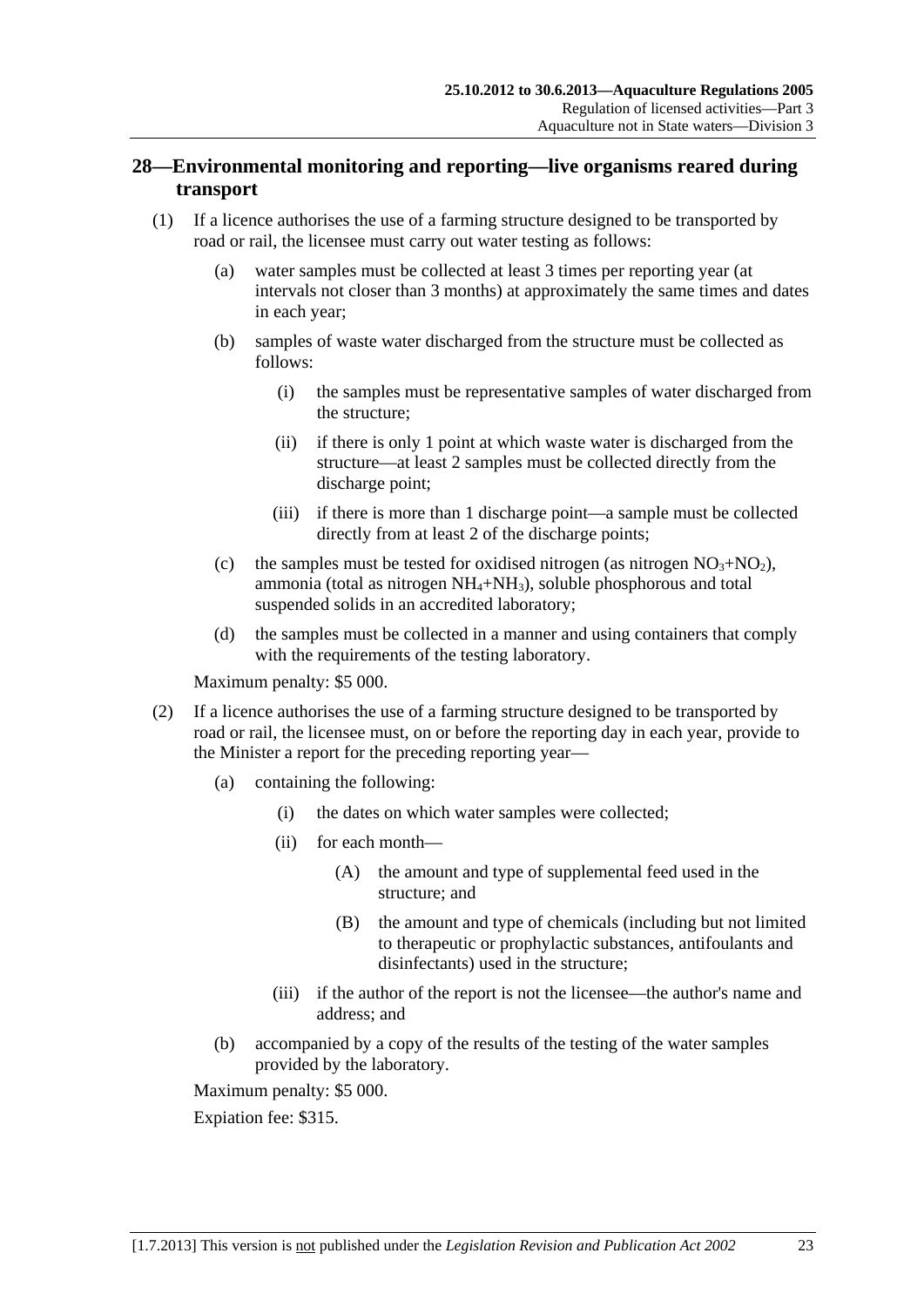## <span id="page-23-0"></span>**Part 4—Division and amalgamation of lease areas and licence areas**

#### **29—Division of production lease area**

- (1) The Minister may, on application by the holder of a production lease for division of the lease area into separate production lease areas—
	- (a) substitute the original lease with leases of the same kind over the separate lease areas; and
	- (b) substitute the corresponding licences relating to the original lease with corresponding licences relating to the substituted leases.
- (2) The following rules apply to the substitution of leases and corresponding licences under this regulation:
	- (a) there must be no change in the persons holding a lease or corresponding licence;
	- (b) the terms of the substituted leases must be for the balance of the term of the original lease;
	- (c) the lease areas of the substituted leases must together make up the lease area of the original lease;
	- (d) the area in which a licensee is authorised to carry on aquaculture must not be altered;
	- (e) the conditions of a substituted lease or corresponding licence must be the same as the conditions of the original lease or corresponding licence, except for conditions designating a lease area or licence area, conditions relating to marking out the boundaries of a lease area or licence area or conditions relating a licence to a lease.
- (3) An application for division of a lease area into separate lease areas—
	- (a) must be made to the Minister in the manner and form required by the Minister; and
	- (b) must be accompanied by a plan delineating—
		- (i) the lease area of the original lease; and
		- (ii) the licence areas of the corresponding licences relating to the original lease; and
		- (iii) the separate lease areas into which the original lease area is to be divided; and
		- (iv) the licence areas of the corresponding licences that are to relate to the substituted leases over the separate lease areas; and
	- (c) if the public register includes a notation that a specified person has an interest in the original lease—must be accompanied by evidence that the person consents to the division; and
	- (d) must be accompanied by the fee set out in [Schedule 1.](#page-28-0)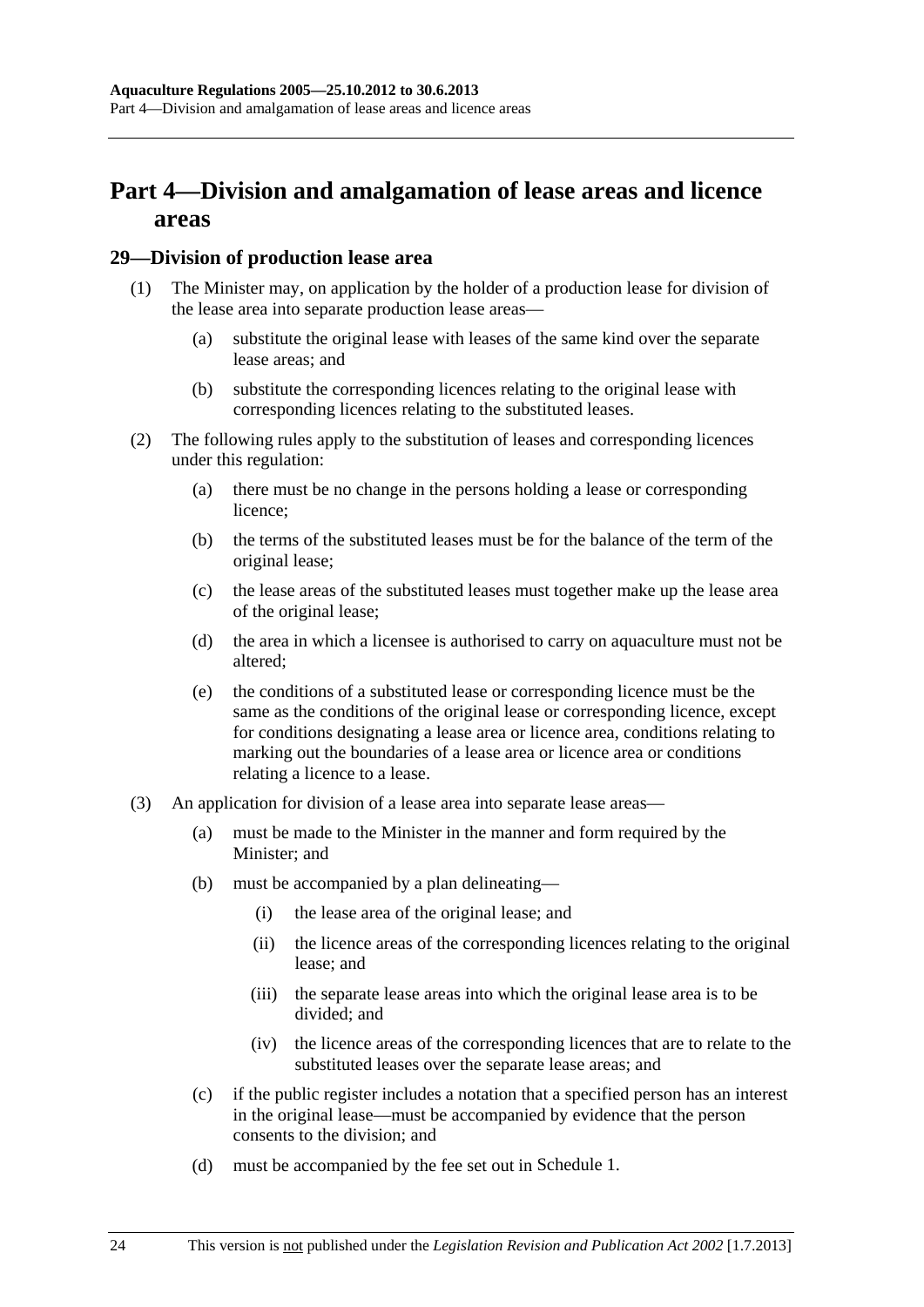<span id="page-24-0"></span> (4) While a licensee continues to hold a number of corresponding licences over adjoining licence areas as a result of the substitution of the licences under this regulation, the licences will, for the purposes of these regulations, be treated as a single licence held by the licensee over the aggregate of the adjoining licence areas.

#### **30—Amalgamation of production lease areas**

- (1) The Minister may, on application by the holder of 2 or more production leases for amalgamation of the lease areas into a single production lease area, substitute the original leases with a production lease over the amalgamated lease area.
- (2) The following rules apply to the substitution of leases under this regulation:
	- (a) the holder of each original lease must be the same person;
	- (b) the substitution must not involve a change in the lessee;
	- (c) the original leases must be of the same class;
	- (d) the substitution must not involve a change in the class of lease;
	- (e) the term of the substituted lease must be for the aggregate of the balance of the terms of the original leases, divided by the number of original leases;
	- (f) the lease areas of the original leases must be adjoining;
	- (g) the lease area of the substituted lease must be the aggregate of the lease areas of the original leases;
	- (h) the substituted lease area must not have more than 6 corners except in exceptional circumstances approved by the Minister;
	- (i) the conditions of the substituted lease must be the same as the conditions of the original leases, except for conditions designating a lease area or conditions relating to marking out the boundaries of a lease area.
- (3) An application for amalgamation of lease areas—
	- (a) must be made to the Minister in the manner and form required by the Minister; and
	- (b) must be accompanied by a plan delineating—
		- (i) the lease areas of the original leases; and
		- (ii) the licence areas of the corresponding licences relating to the original leases; and
		- (iii) the lease area to be substituted; and
		- (iv) the licence areas of the corresponding licences that are to relate to the substituted lease; and
	- (c) if the public register includes a notation that a specified person has an interest in the original leases—must be accompanied by evidence that the person consents to the amalgamation; and
	- (d) must be accompanied by the fee set out in [Schedule 1](#page-28-0).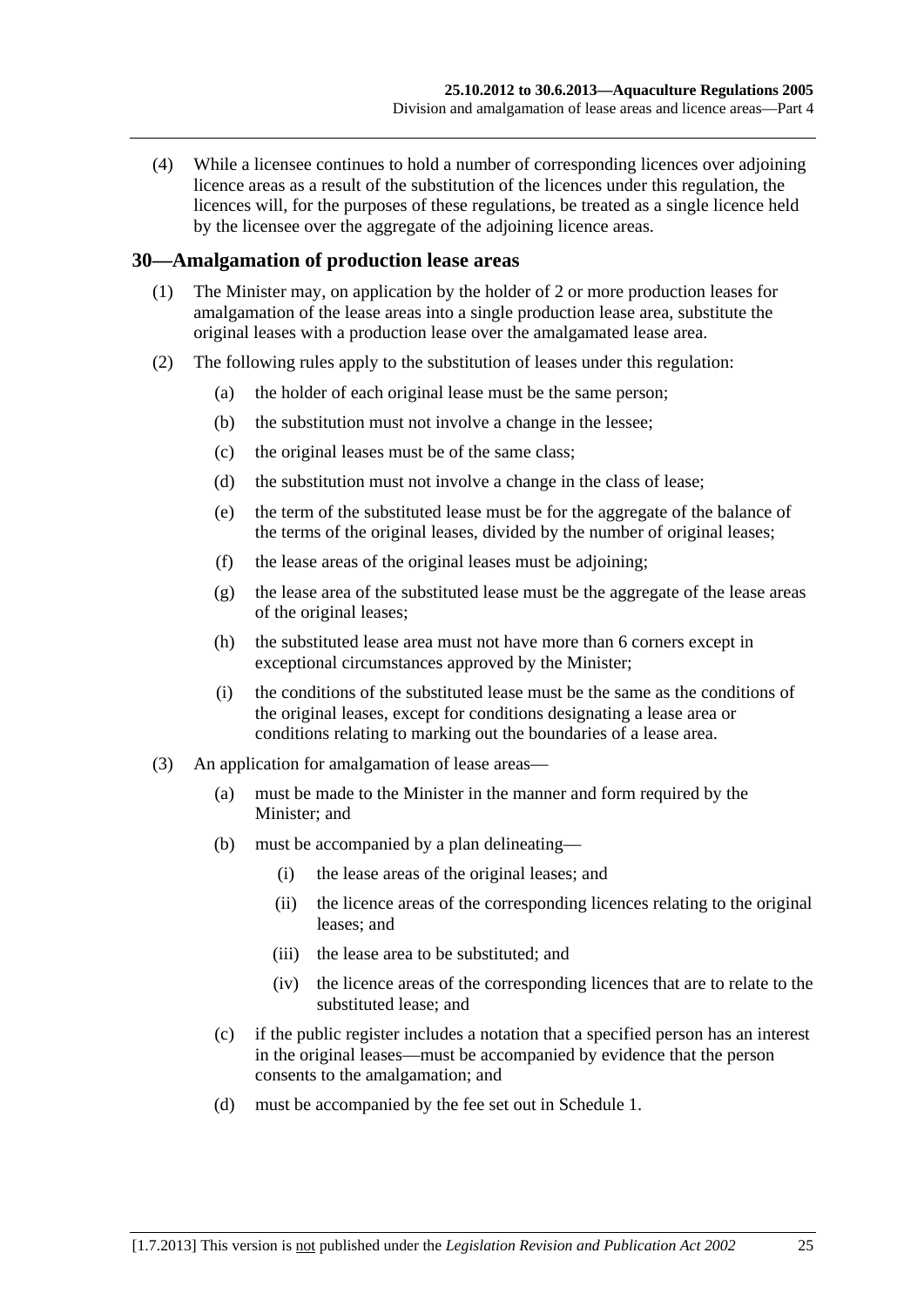#### <span id="page-25-0"></span>**31—Division of licence area**

- (1) The Minister may, on application by the holder of an aquaculture licence for division of the licence area into separate licence areas, substitute the original licence with licences over the separate licence areas.
- (2) The following rules apply to the substitution of licences under this regulation:
	- (a) there must be no change in the persons holding a licence;
	- (b) the terms of the substituted licences must be for the balance of the term of the original licence;
	- (c) the licence areas of the substituted licences must together make up the licence area of the original licence;
	- (d) the conditions of a substituted licence must be the same as the conditions of the original licence, except for conditions designating a licence area or conditions relating to marking out the boundaries of a licence area.
- (3) An application for division of a licence area into separate licence areas—
	- (a) must be made to the Minister in the manner and form required by the Minister; and
	- (b) must be accompanied by a plan delineating—
		- (i) the licence area of the original licence; and
		- (ii) the separate licence areas into which the original licence area is to be divided; and
	- (c) if the public register includes a notation that a specified person has an interest in the original licence—must be accompanied by evidence that the person consents to the division; and
	- (d) must be accompanied by the fee set out in [Schedule 1.](#page-28-0)

#### **32—Amalgamation of licence areas**

- (1) The Minister may, on application by the holder of 2 or more aquaculture licences for amalgamation of the licence areas into a single licence area (whether or not in connection with an application under [regulation 30](#page-0-0)), substitute the original licences with a licence over the licence area.
- (2) The following rules apply to the substitution of licences under this regulation:
	- (a) the holder of each original licence must be the same person;
	- (b) the substitution must not involve a change in the licensee;
	- (c) the original licences must be of the same class;
	- (d) the substitution must not involve a change in the class of licence;
	- (e) the term of the substituted licence must be—
		- (i) in the case of a corresponding licence—co-extensive with the term of the lease; or
		- (ii) in any other case—for the aggregate of the balance of the terms of the original licences, divided by the number of original licences;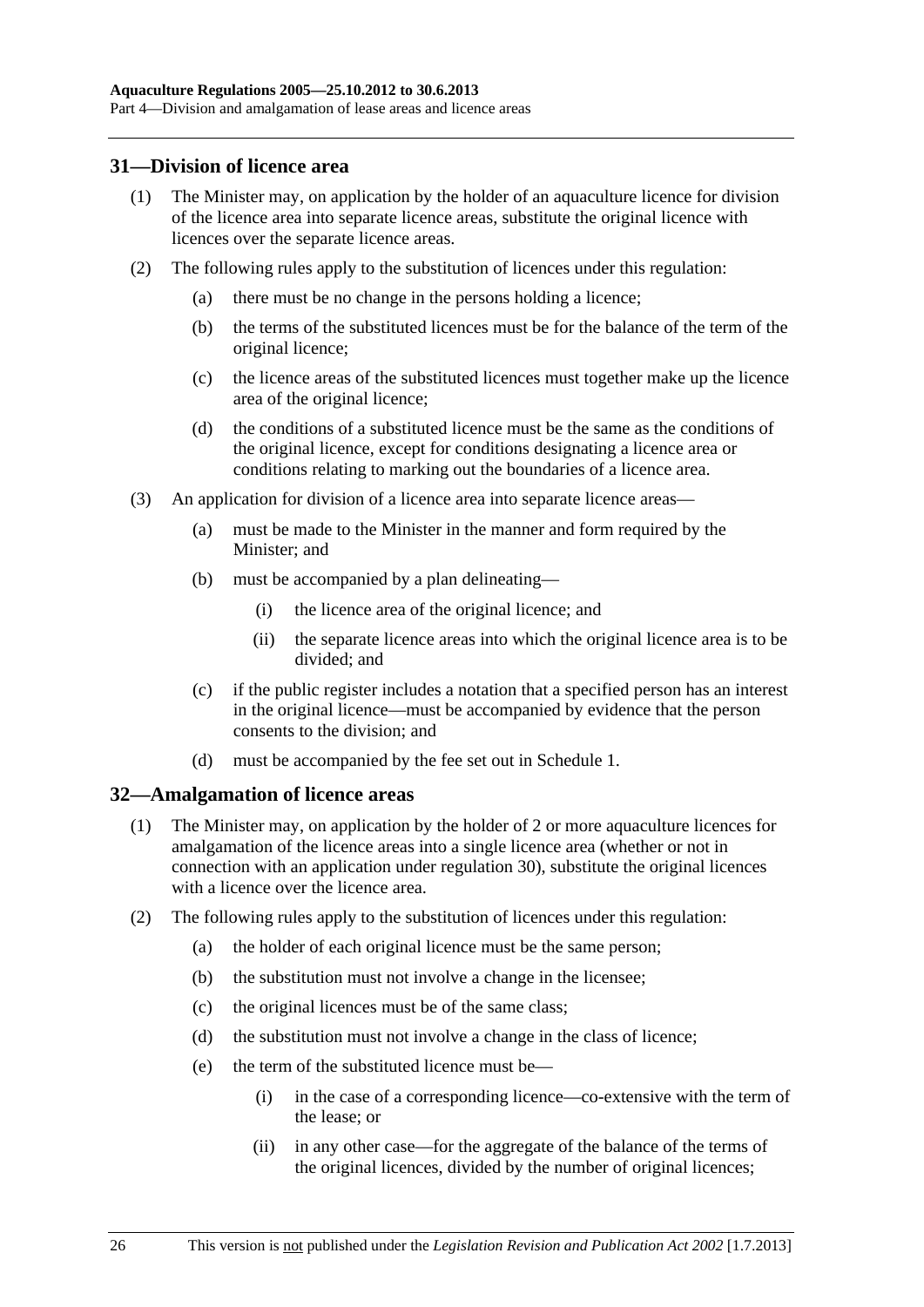- <span id="page-26-0"></span> (f) the licence area of the substituted licence must be the aggregate of the licence areas of the original licences;
- (g) the conditions of the substituted licence must be the same as the conditions of the original licences, except for conditions designating a licence area or conditions relating to marking out the boundaries of a licence area.
- (3) An application for amalgamation of licence areas into a single licence area—
	- (a) must be made to the Minister in the manner and form required by the Minister; and
	- (b) must be accompanied by a plan delineating—
		- (i) the licence areas of the original licences; and
		- (ii) the single licence area into which the original licence areas are to be amalgamated; and
	- (c) if the public register includes a notation that a specified person has an interest in the original licences—must be accompanied by evidence that the person consents to the amalgamation; and
	- (d) must be accompanied by the fee set out in [Schedule 1](#page-28-0).

#### **33—Minister may require further information**

An applicant under this Part must provide the Minister with any information required by the Minister in connection with the determination of the application, verified, if the Minister so requires, by statutory declaration.

## **Part 5—Miscellaneous**

## **34—Classification of licences as category A, B or C and classification of variations of licence conditions as simple, standard or complex**

For the purposes of [Schedule 1—](#page-28-0)

- (a) the Minister must classify each licence other than a corresponding licence as a low risk (*category A*), medium risk (*category B*) or high risk (*category C*) licence having regard to factors affecting the ecological sustainability of aquaculture authorised by the licence, including—
	- (i) any discharge of water from the licence area and the treatment of that water prior to discharge; and
	- (ii) whether or not the species to be farmed are native to the locality of the licence area; and
	- (iii) the susceptibility of the species to be farmed to notifiable disease within the meaning of the *[Livestock Act 1997](http://www.legislation.sa.gov.au/index.aspx?action=legref&type=act&legtitle=Livestock%20Act%201997)*; and
- (b) the Minister may vary the classification of a licence by written notice to the licensee; and
- (c) the Minister must classify each variation of licence conditions as a simple, standard or complex variation having regard to the extent to which the variation involves factors affecting the ecological sustainability of aquaculture authorised by the licence, including—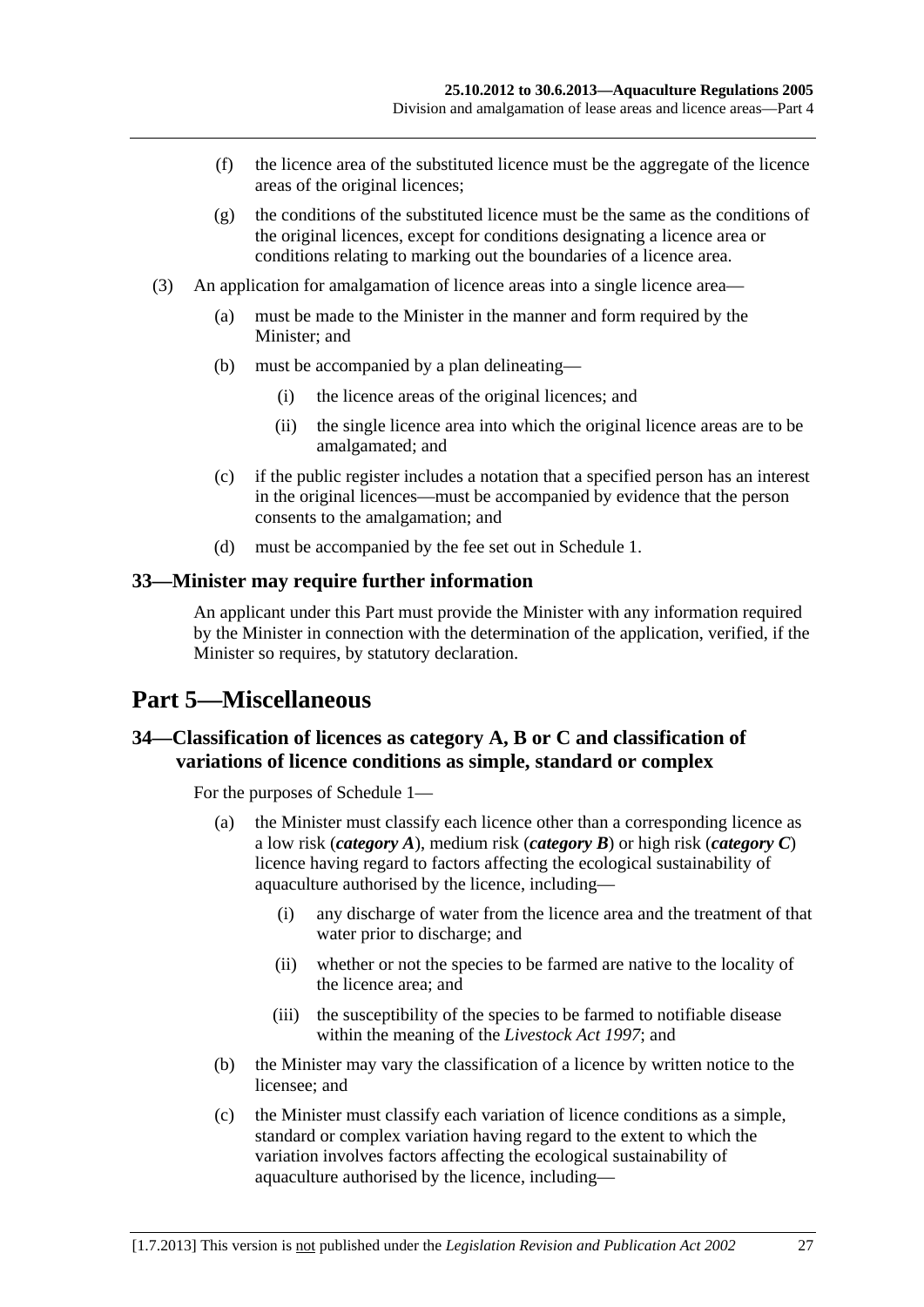- <span id="page-27-0"></span> (i) whether the variation involves any of the following:
	- (A) a change in the species to be farmed;
	- (B) an increase in the scale or intensity of farming;
	- (C) a change in the type of farming structures or method used;
	- (D) a change that will require reclassification of the licence as a low risk (*category A*), medium risk (*category B*) or high risk (*category C*) licence; and
- (ii) in the case of a corresponding licence, a consideration of the following:
	- (A) whether the licence area is in an aquaculture zone (where risks affecting ecological sustainability have been more generally assessed);
	- (B) whether the licence area has previously been farmed;
	- (C) whether the licence area is being varied.

#### **35—Fee payable on grant of aquaculture licence**

A person who applies for an aquaculture licence must, before the licence is granted, pay to the Minister a fee of an amount calculated by multiplying—

- (a) the annual fee that would have been payable by the person (under [regulation 36](#page-27-0)) had the person held the licence at the last date for payment of the annual fee; and
- (b) the proportion that the number of whole months between the grant of the licence and the next 30 June bears to 12 months.

#### **36—Annual fees for licences**

- (1) The annual fee payable under section 53(1) of the Act for an aquaculture licence is as set out in [Schedule 1](#page-28-0).
- (2) If more than 1 fee amount set out in [Schedule 1](#page-28-0) applies to a corresponding licence, only a single fee amount (being the higher or highest of those amounts) will be payable as the annual fee.
- (3) The Minister may enter into an arrangement with the holder of an aquaculture licence for payment of an annual fee by instalments.
- (4) For the purposes of section 53(2) of the Act, the penalty for failure to pay an annual fee is—
	- (a) if the holder of the licence has entered into an arrangement with the Minister for the payment of an annual fee in instalments—10% of the aggregate of the unpaid instalments for each month (or part of a month) for which the default continues; or
	- (b) in any other case—10% of the annual fee for each month (or part of a month) for which the default continues.

## **37—Further fees**

Further fees are payable for the purposes of the Act as set out in [Schedule 1](#page-28-0).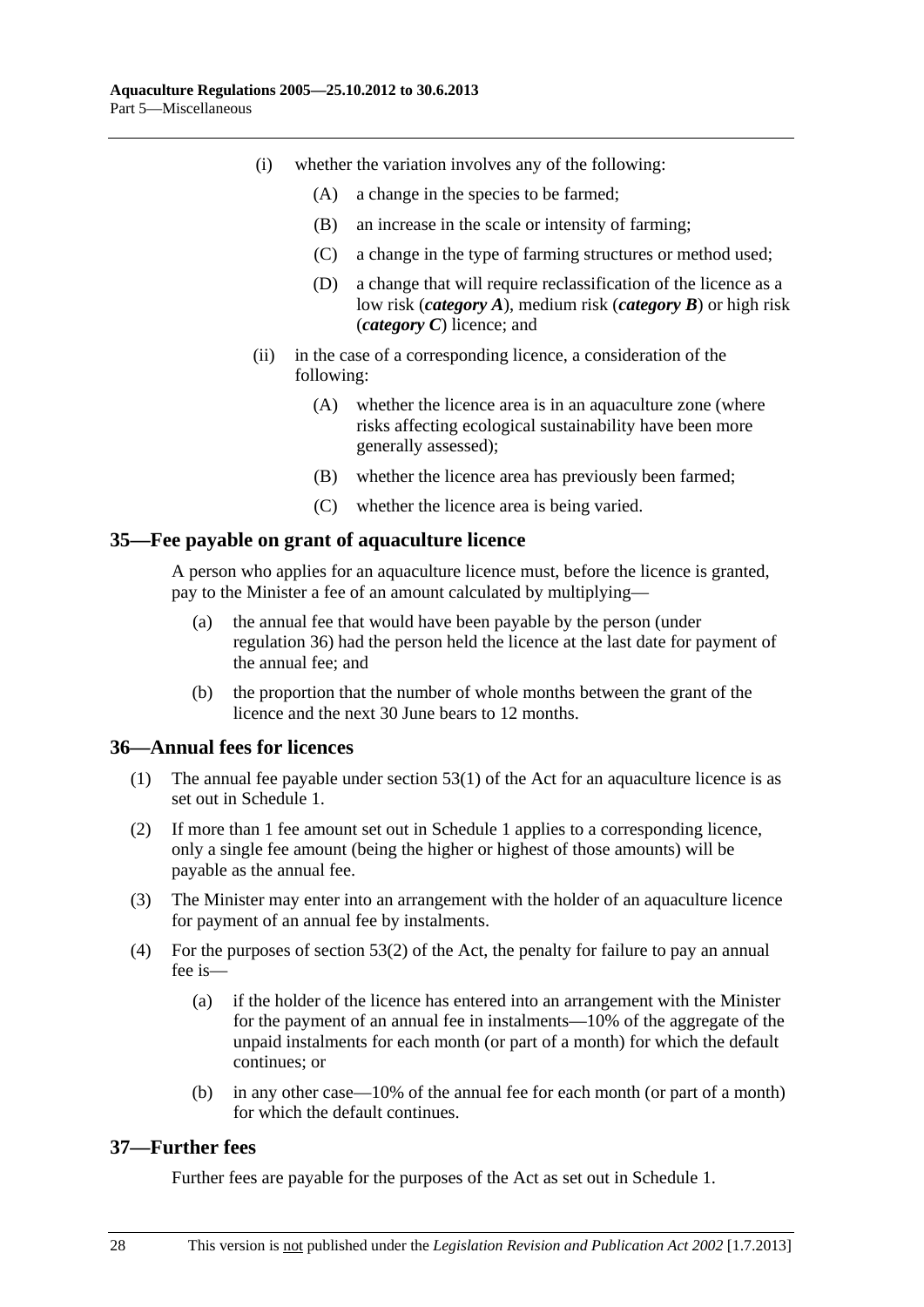#### <span id="page-28-0"></span>**38—Waiver or refund of fees**

- (1) The Minister may waive or refund a fee (or part of a fee) payable under the Act or these regulations if satisfied that it is appropriate to do so in a particular case.
- (2) The amount of an application fee in [Schedule 1](#page-28-0) comprising an advertising component must be refunded to the extent that it is not used for advertising in respect of the application.

#### **39—Recovery of fees**

A fee payable to the Minister under the Act or these regulations may be recovered by the Minister by action in a court of competent jurisdiction as a debt due to the Minister.

#### **40—Defects in applications**

- (1) The Minister may request an applicant to remedy a defect or deficiency in an application or accompanying document or information required by or under the Act or these regulations.
- (2) The Minister may, in connection with an application under the Act or these regulations relating to a lease or licence (other than an application for the grant of a lease or licence), request the applicant—
	- (a) to pay any outstanding fee or other amount payable under the Act or these regulations by the applicant in respect of the lease or licence; or
	- (b) to provide any outstanding report, return or other information required to be provided under the Act or these regulations by the applicant in respect of the lease or licence.
- (3) If an applicant in relation to whom a request has been made under this regulation fails to comply with the request within 3 months, the Minister may refuse the application.

#### **41—Exemptions**

Section 17 of the Act does not apply to aquaculture carried on through the South Australian Research and Development Institute.

## **Schedule 1—Fees**

#### **Fees relating to aquaculture leases**

- 1 Application fee for variation of an aquaculture lease or its conditions (section  $25A(5)$  of Act)—
	- (a) for a variation consisting of or involving—

|     | (1)   | the substitution of the lease area (within or outside of an<br>aquaculture zone) where at least 80% of the lease area will remain<br>the same | \$1 218  |
|-----|-------|-----------------------------------------------------------------------------------------------------------------------------------------------|----------|
|     | (11)  | the substitution of the lease area within an aquaculture zone (other<br>than a variation of a kind referred to in subparagraph (i))           | \$2 0 54 |
|     | (iii) | the substitution of the lease area outside of an aquaculture zone<br>(other than a variation of a kind referred to in subparagraph (i))       | \$2 906  |
| (b) |       | for a variation of any other kind                                                                                                             | \$744    |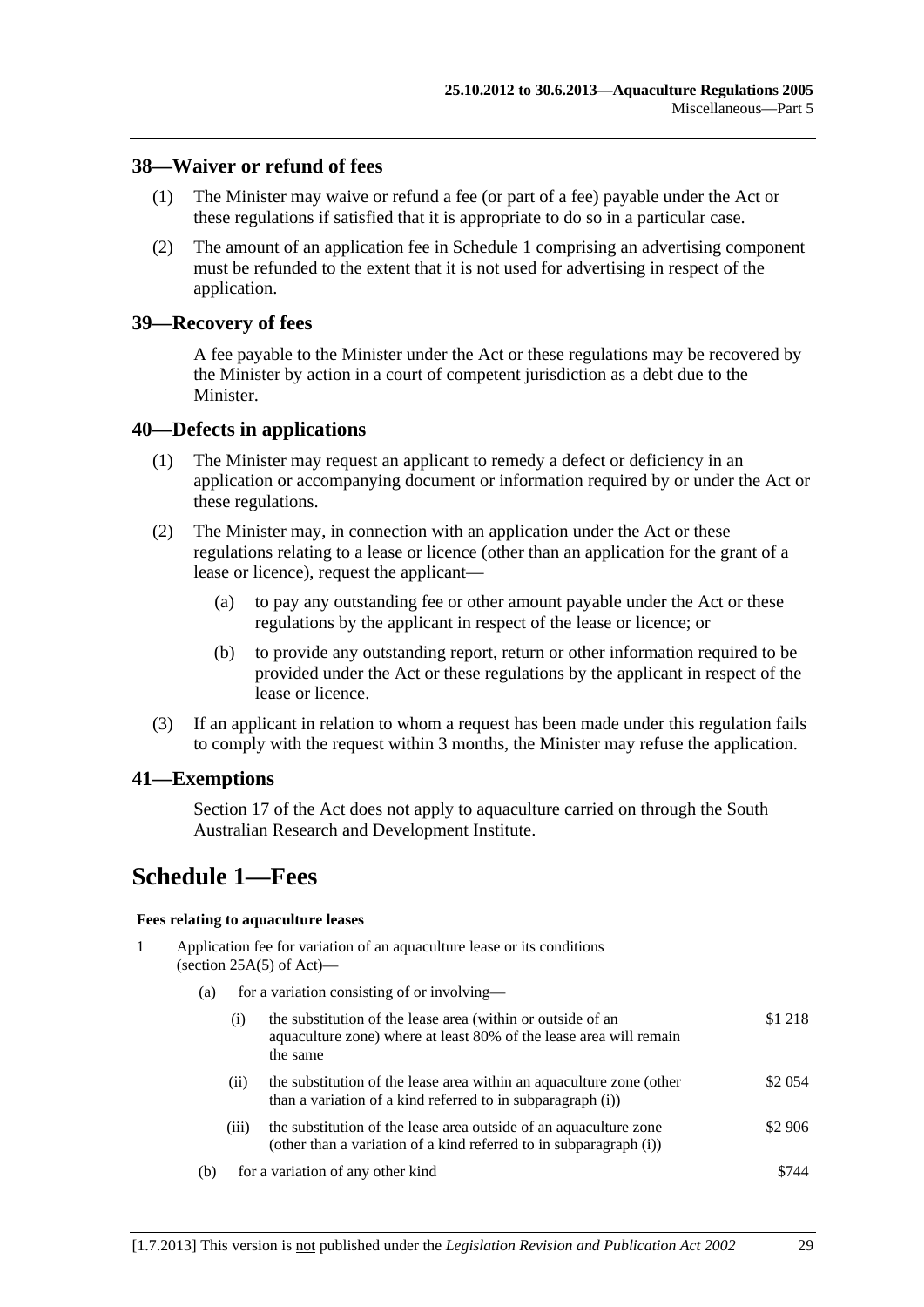| Application fee for consent to transfer a production lease (section 39(2) of Act)—<br>2        |                                                                                                       |       |                                                                                                                                                             |           |
|------------------------------------------------------------------------------------------------|-------------------------------------------------------------------------------------------------------|-------|-------------------------------------------------------------------------------------------------------------------------------------------------------------|-----------|
|                                                                                                | (a)                                                                                                   |       | if a corresponding licence authorises the farming of oysters                                                                                                | \$1588    |
|                                                                                                | (b)                                                                                                   |       | in any other case                                                                                                                                           | \$601     |
| 3                                                                                              | Application fee for division of a production lease area into separate lease areas<br>(regulation 29)- |       |                                                                                                                                                             |           |
|                                                                                                | (a)                                                                                                   |       | if a corresponding licence authorises the farming of oysters                                                                                                | \$2911    |
|                                                                                                | (b)                                                                                                   |       | in any other case                                                                                                                                           | \$1 150   |
| $\overline{4}$                                                                                 |                                                                                                       |       | Application fee for amalgamation of 2 or more production lease areas into a single<br>lease area (regulation 30)                                            | \$1 150   |
|                                                                                                |                                                                                                       |       | Fees relating to aquaculture licences                                                                                                                       |           |
| 5                                                                                              |                                                                                                       |       | Application fee for a corresponding licence (section 22(2d) of Act)—                                                                                        |           |
|                                                                                                | (a)                                                                                                   |       | in the case of a corresponding licence within an aquaculture zone—                                                                                          |           |
|                                                                                                |                                                                                                       | (i)   | administrative component                                                                                                                                    | \$2 306   |
|                                                                                                |                                                                                                       | (ii)  | advertising component                                                                                                                                       | \$1 3 8 2 |
|                                                                                                | (b)                                                                                                   |       | in the case of a corresponding licence outside of an aquaculture zone—                                                                                      |           |
|                                                                                                |                                                                                                       | (i)   | administrative component                                                                                                                                    | \$3 9 30  |
|                                                                                                |                                                                                                       | (ii)  | advertising component                                                                                                                                       | \$1 382   |
| Application fee for a licence other than corresponding licence (section 49 of<br>6<br>$Act)$ — |                                                                                                       |       |                                                                                                                                                             |           |
|                                                                                                | (a)                                                                                                   |       | for a low risk ( <i>category A</i> ) licence—                                                                                                               |           |
|                                                                                                |                                                                                                       | (i)   | administrative component                                                                                                                                    | \$1 544   |
|                                                                                                |                                                                                                       | (ii)  | advertising component                                                                                                                                       | \$1 382   |
|                                                                                                | (b)                                                                                                   |       | for a medium risk ( <i>category</i> $\bm{B}$ ) licence—                                                                                                     |           |
|                                                                                                |                                                                                                       | (i)   | administrative component                                                                                                                                    | \$1 847   |
|                                                                                                |                                                                                                       | (ii)  | advertising component                                                                                                                                       | \$1 3 8 2 |
|                                                                                                | (c)                                                                                                   |       | for a high risk ( <i>category</i> $C$ ) licence—                                                                                                            |           |
|                                                                                                |                                                                                                       | (i)   | administrative component                                                                                                                                    | \$2911    |
|                                                                                                |                                                                                                       | (ii)  | advertising component                                                                                                                                       | \$1 382   |
| 7<br>licence (section 50A of Act)                                                              |                                                                                                       |       | Application fee for renewal of an aquaculture licence other than corresponding                                                                              | \$480     |
|                                                                                                | Note-                                                                                                 |       |                                                                                                                                                             |           |
|                                                                                                |                                                                                                       |       | A corresponding licence is, under section 22(2b) of the Act, renewed on<br>the renewal of the relevant lease without the requirement for an<br>application. |           |
| 8                                                                                              | Application fee for variation of conditions of an aquaculture licence (section 52(6)<br>of $Act$ )—   |       |                                                                                                                                                             |           |
|                                                                                                | (a)                                                                                                   |       | in the case of a corresponding licence that authorises the farming of<br>oysters-                                                                           |           |
|                                                                                                |                                                                                                       | (i)   | for a simple variation                                                                                                                                      | \$1 373   |
|                                                                                                |                                                                                                       | (ii)  | for a standard variation                                                                                                                                    | \$1818    |
|                                                                                                |                                                                                                       | (iii) | for a complex variation                                                                                                                                     | \$3 441   |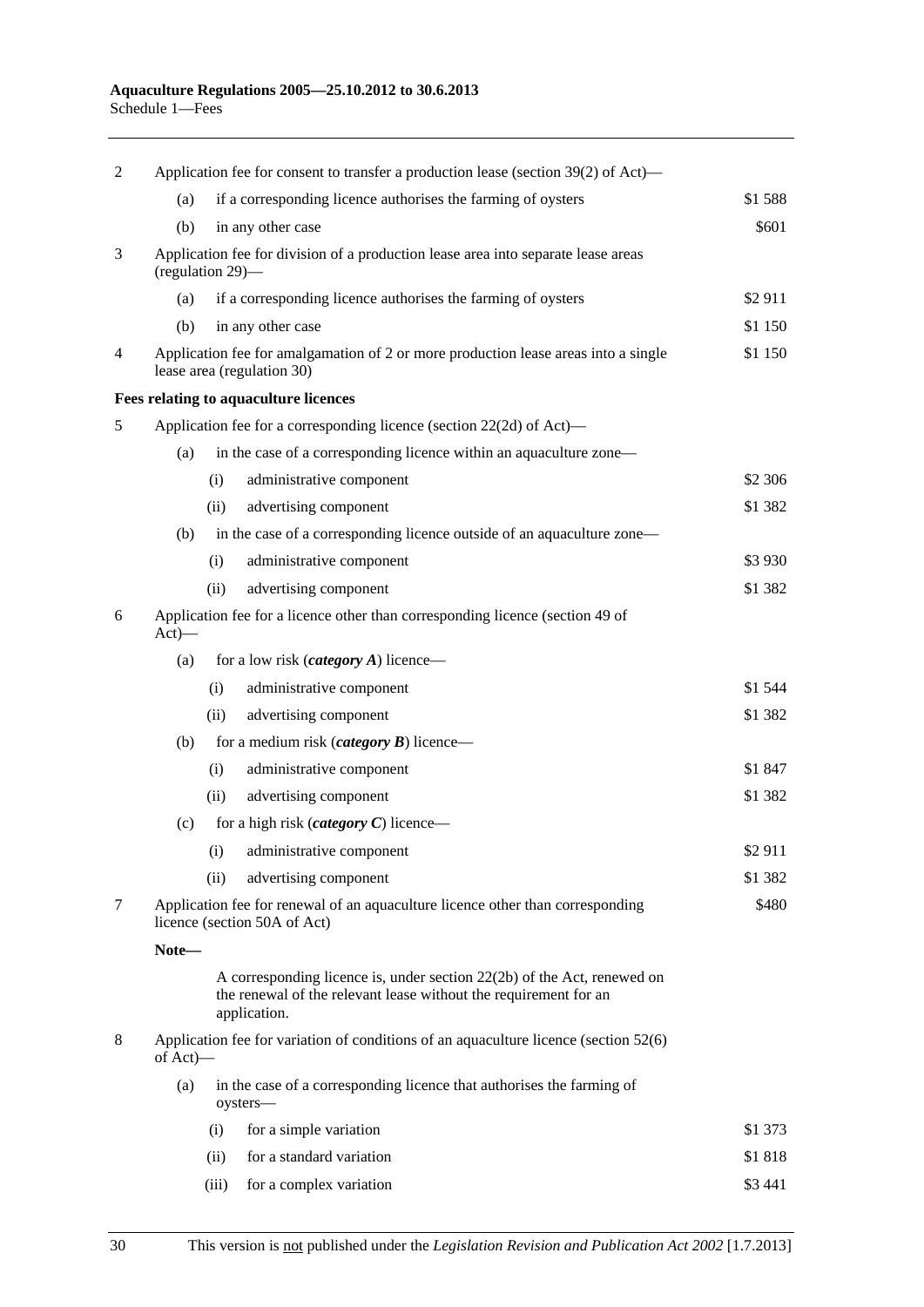|    | (b)                                                                                            |       | in the case of any other corresponding licence—                                                                                           |                                                                                                    |
|----|------------------------------------------------------------------------------------------------|-------|-------------------------------------------------------------------------------------------------------------------------------------------|----------------------------------------------------------------------------------------------------|
|    |                                                                                                | (i)   | for a simple variation                                                                                                                    | \$973                                                                                              |
|    |                                                                                                | (ii)  | for a standard variation                                                                                                                  | \$1 287                                                                                            |
|    |                                                                                                | (iii) | for a complex variation                                                                                                                   | \$2 437                                                                                            |
|    | (c)                                                                                            |       | in the case of a licence other than a corresponding licence—                                                                              |                                                                                                    |
|    |                                                                                                | (i)   | for a simple variation                                                                                                                    | \$692                                                                                              |
|    |                                                                                                | (ii)  | for a standard variation                                                                                                                  | \$812                                                                                              |
|    |                                                                                                | (iii) | for a complex variation                                                                                                                   | \$2 077                                                                                            |
| 9  | $Act)$ —                                                                                       |       | Application fee for consent to transfer an aquaculture licence (section 55(4) of                                                          |                                                                                                    |
|    | (a)                                                                                            |       | in the case of a corresponding licence that authorises the farming of<br>oysters                                                          | \$1853                                                                                             |
|    | (b)                                                                                            |       | in the case of any other corresponding licence                                                                                            | \$555                                                                                              |
|    | (c)                                                                                            |       | in the case of a licence other than a corresponding licence                                                                               | \$458                                                                                              |
| 10 |                                                                                                |       | Application fee for consent to surrender an aquaculture licence other than a<br>corresponding licence (section $56(3)(c)$ of Act)         | \$338                                                                                              |
| 11 | Application fee for division of a licence area into separate licence areas<br>(regulation 31)- |       |                                                                                                                                           |                                                                                                    |
|    | (a)                                                                                            |       | in the case of a licence that authorises the farming of oysters                                                                           | \$1588                                                                                             |
|    | (b)                                                                                            |       | in any other case                                                                                                                         | \$875                                                                                              |
| 12 | area (regulation 32)                                                                           |       | Application fee for amalgamation of 2 or more licence areas into a single licence                                                         | \$1 150                                                                                            |
| 13 |                                                                                                |       | Annual fee for a corresponding licence (section $53(1)$ of Act) for the financial<br>year 2012/13 and for each subsequent financial year- |                                                                                                    |
|    | (a)                                                                                            |       | for an aquaculture licence to farm prescribed wild caught tuna                                                                            | \$5 389                                                                                            |
|    | (b)                                                                                            |       | for an aquaculture licence to farm finfish other than prescribed wild<br>caught tuna                                                      | \$3 000                                                                                            |
|    | (c)                                                                                            |       | for an aquaculture licence to farm abalone in a subtidal area                                                                             | \$3870                                                                                             |
|    | (d)                                                                                            |       | for an aquaculture licence to farm mussels in a subtidal area                                                                             | \$2 041                                                                                            |
|    | (e)                                                                                            |       | for an aquaculture licence to farm molluscs (other than abalone and<br>mussels) in a subtidal area                                        | \$1914                                                                                             |
|    | (f)                                                                                            |       | for an aquaculture licence to farm molluscs (including abalone, but not<br>including oysters) in an intertidal area                       | \$1881                                                                                             |
|    | (g)                                                                                            |       | for an aquaculture licence to farm oysters in an intertidal area                                                                          | \$381 plus \$204<br>for each hectare<br>(rounded to<br>2 decimal places)<br>in the licence<br>area |
|    | (h)                                                                                            |       | for an aquaculture licence to farm algae                                                                                                  | \$1746                                                                                             |
|    | (i)                                                                                            |       | for an aquaculture licence authorising the storage of sea cages                                                                           | \$1746                                                                                             |
| 14 |                                                                                                |       | Annual fee for a licence other than a corresponding licence (section 53(1) of Act)                                                        |                                                                                                    |

for the financial year 2012/13 and for each subsequent financial year—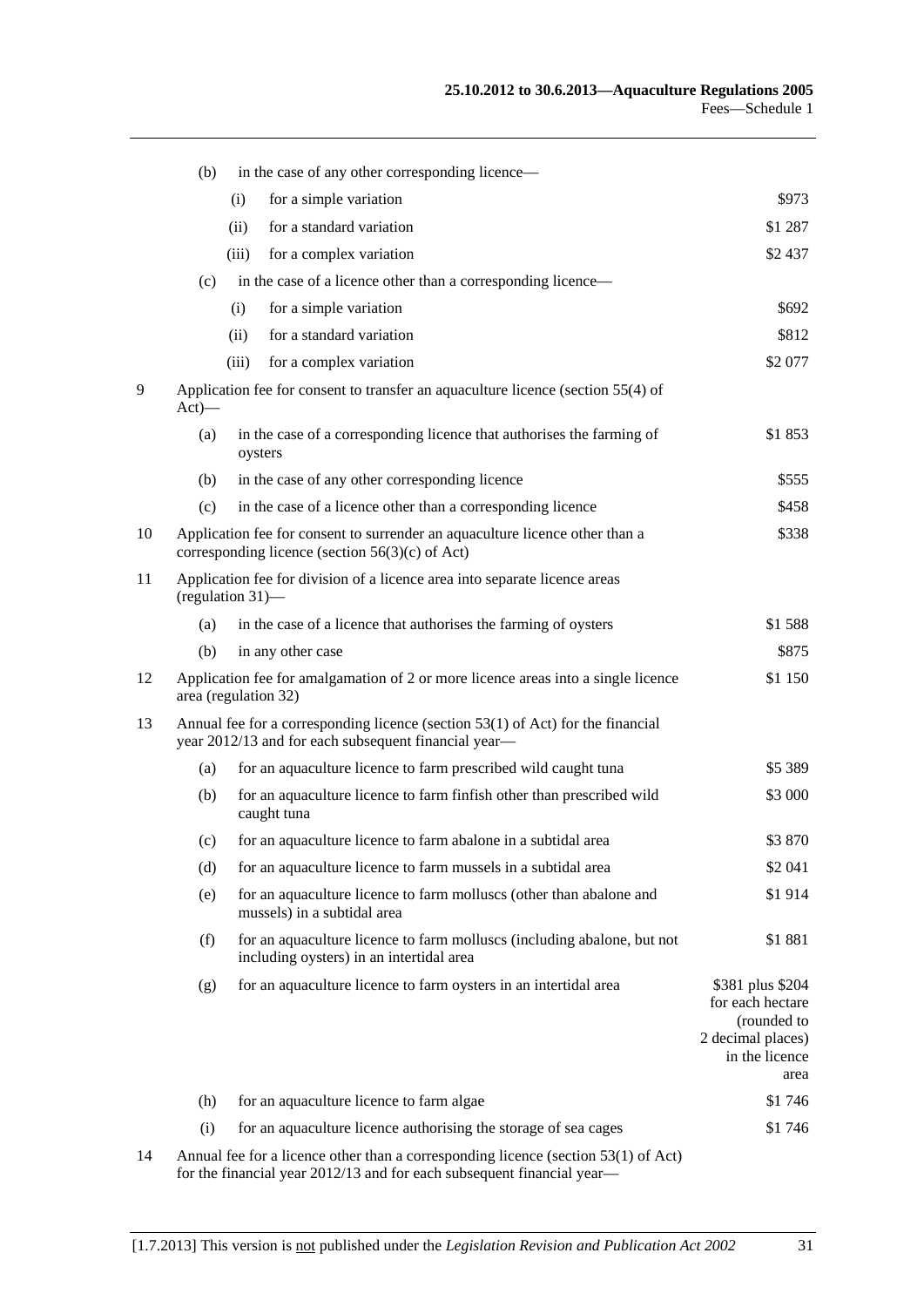<span id="page-31-0"></span>

| (a) |                                                | for a low risk ( <i>category A</i> ) licence                                                                                                                                                                                  | \$481     |
|-----|------------------------------------------------|-------------------------------------------------------------------------------------------------------------------------------------------------------------------------------------------------------------------------------|-----------|
| (b) | for a medium risk <i>(category B)</i> licence— |                                                                                                                                                                                                                               |           |
|     | (i)                                            | in the case of a licence authorising the carrying on of aquaculture<br>on a navigable vessel as it operates within an area of State waters<br>or the use of a farming structure designed to be transported by road<br>or rail | \$1 536   |
|     | (11)                                           | in any other case                                                                                                                                                                                                             | \$1 536   |
| (c) |                                                | for a high risk ( <i>category C</i> ) licence—                                                                                                                                                                                |           |
|     | (i)                                            | in the case of a licence authorising the carrying on of aquaculture<br>on a navigable vessel as it operates within an area of State waters<br>or the use of a farming structure designed to be transported by road<br>or rail | \$4 7 1 5 |
|     | (11)                                           | in any other case                                                                                                                                                                                                             | \$2.926   |

## **Schedule 2—***Aquaculture (Standard Lease Conditions) Amendment Policy 2008*

## **Part 1—Preliminary**

#### **1—Short title**

This policy may be cited as the *[Aquaculture \(Standard Lease Conditions\) Amendment](http://www.legislation.sa.gov.au/index.aspx?action=legref&type=subordleg&legtitle=Aquaculture%20(Standard%20Lease%20Conditions)%20Amendment%20Policy%202008)  [Policy 2008](http://www.legislation.sa.gov.au/index.aspx?action=legref&type=subordleg&legtitle=Aquaculture%20(Standard%20Lease%20Conditions)%20Amendment%20Policy%202008)*.

## **2—Amendment provisions**

In this policy, a provision under a heading referring to the amendment of a specified policy amends the policy so specified.

## **Part 2—Amendment of** *Aquaculture (Zones—Standard Lease Conditions) Policy 2005*

## **3—Amendment of clause 2—Standard conditions of aquaculture lease**

Clause 2—after its present contents (now to be designated as subclause (1)) insert:

 (2) In the event of an inconsistency between the provisions of this policy and any other conditions of a lease, the provisions of this policy will prevail to the extent of the inconsistency.

## **4—Insertion of clause 2A**

After clause 2 insert:

#### **2A—Renewal of lease**

An application for renewal of an aquaculture lease—

- (a) must be made to the Minister in the manner and form determined by the Minister; and
- (b) must be accompanied by the amount of the fee fixed for an application for renewal of an aquaculture lease in the *[Aquaculture Regulations 2005](http://www.legislation.sa.gov.au/index.aspx?action=legref&type=subordleg&legtitle=Aquaculture%20Regulations%202005)*.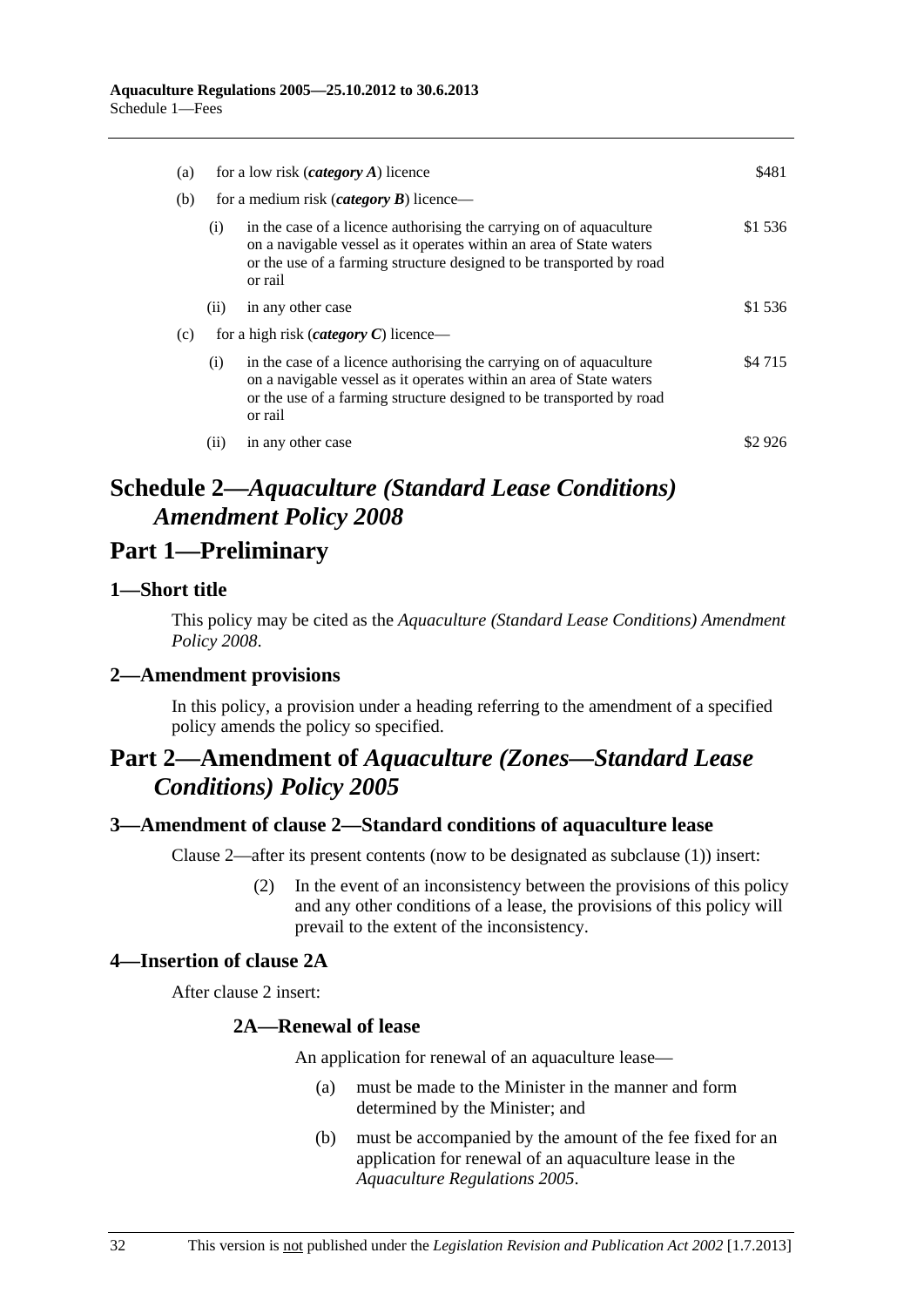## <span id="page-32-0"></span>**5—Amendment of clause 3—Variation of lease or lease conditions**

(1) Clause 3(1)—delete "at the request" and substitute:

on application by

- (2) Clause 3—after subclause (1) insert:
	- (1a) An application for a variation under subclause (1)—
		- (a) must be made to the Minister in the manner and form determined by the Minister; and
		- (b) must be accompanied by the amount of the relevant fee fixed for an application to vary an aquaculture lease or its conditions in the *[Aquaculture Regulations 2005](http://www.legislation.sa.gov.au/index.aspx?action=legref&type=subordleg&legtitle=Aquaculture%20Regulations%202005)*.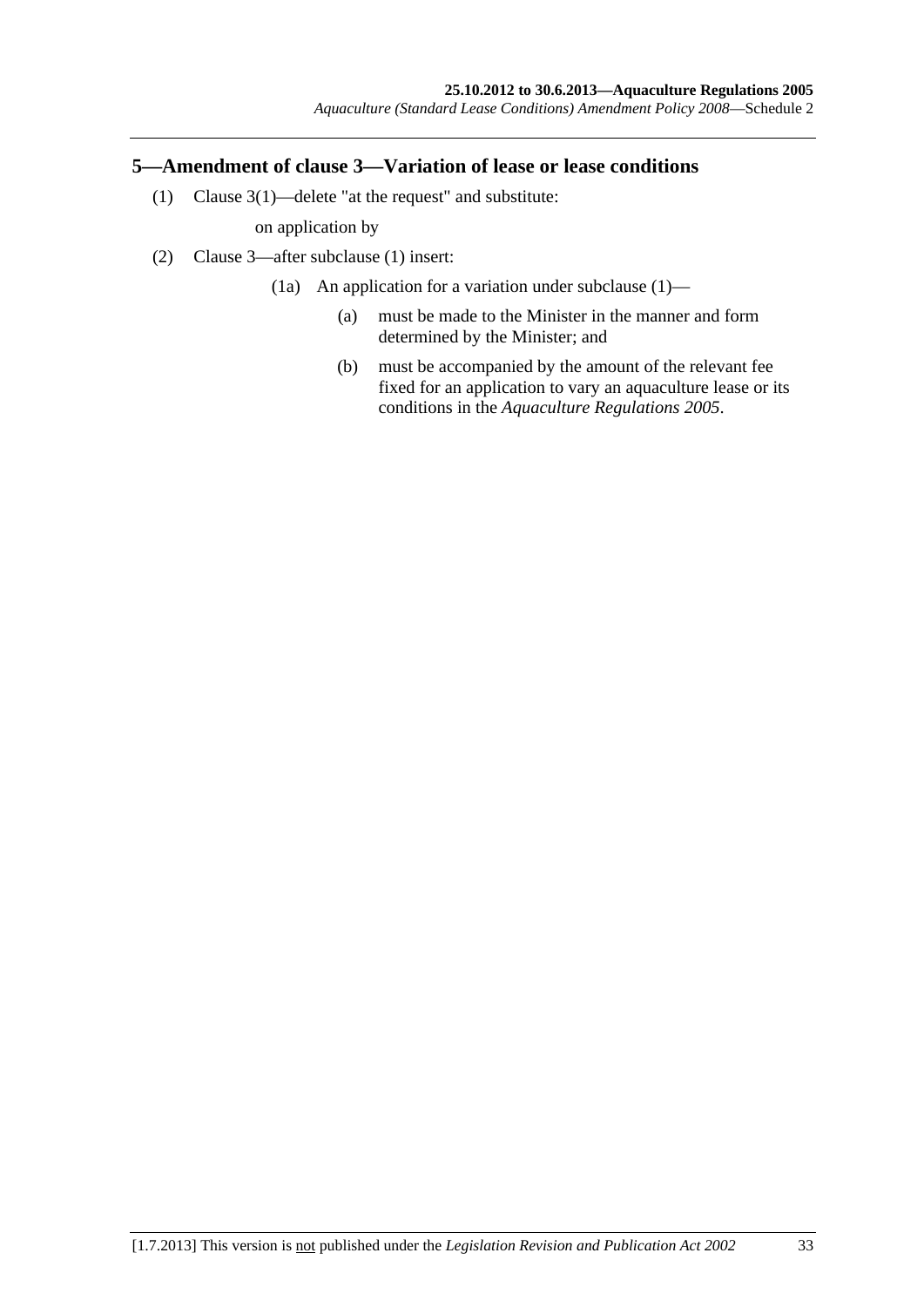# <span id="page-33-0"></span>**Legislative history**

## **Notes**

- Variations of this version that are uncommenced are not incorporated into the text.
- Please note—References in the legislation to other legislation or instruments or to titles of bodies or offices are not automatically updated as part of the program for the revision and publication of legislation and therefore may be obsolete.
- Earlier versions of these regulations (historical versions) are listed at the end of the legislative history.
- For further information relating to the Act and subordinate legislation made under the Act see the Index of South Australian Statutes or www.legislation.sa.gov.au.

## **Legislation revoked by principal regulations**

The *Aquaculture Regulations 2005* revoked the following:

*Aquaculture Regulations 2002*

## **Legislation varied by principal regulations**

The *Aquaculture Regulations 2005* varied the following:

*Fisheries (Exotic Fish, Fish Farming and Fish Diseases) Regulations 2000 Fisheries (Fish Processors) Regulations 1991 Fisheries (General) Regulations 2000*

## **Principal regulations and variations**

New entries appear in bold.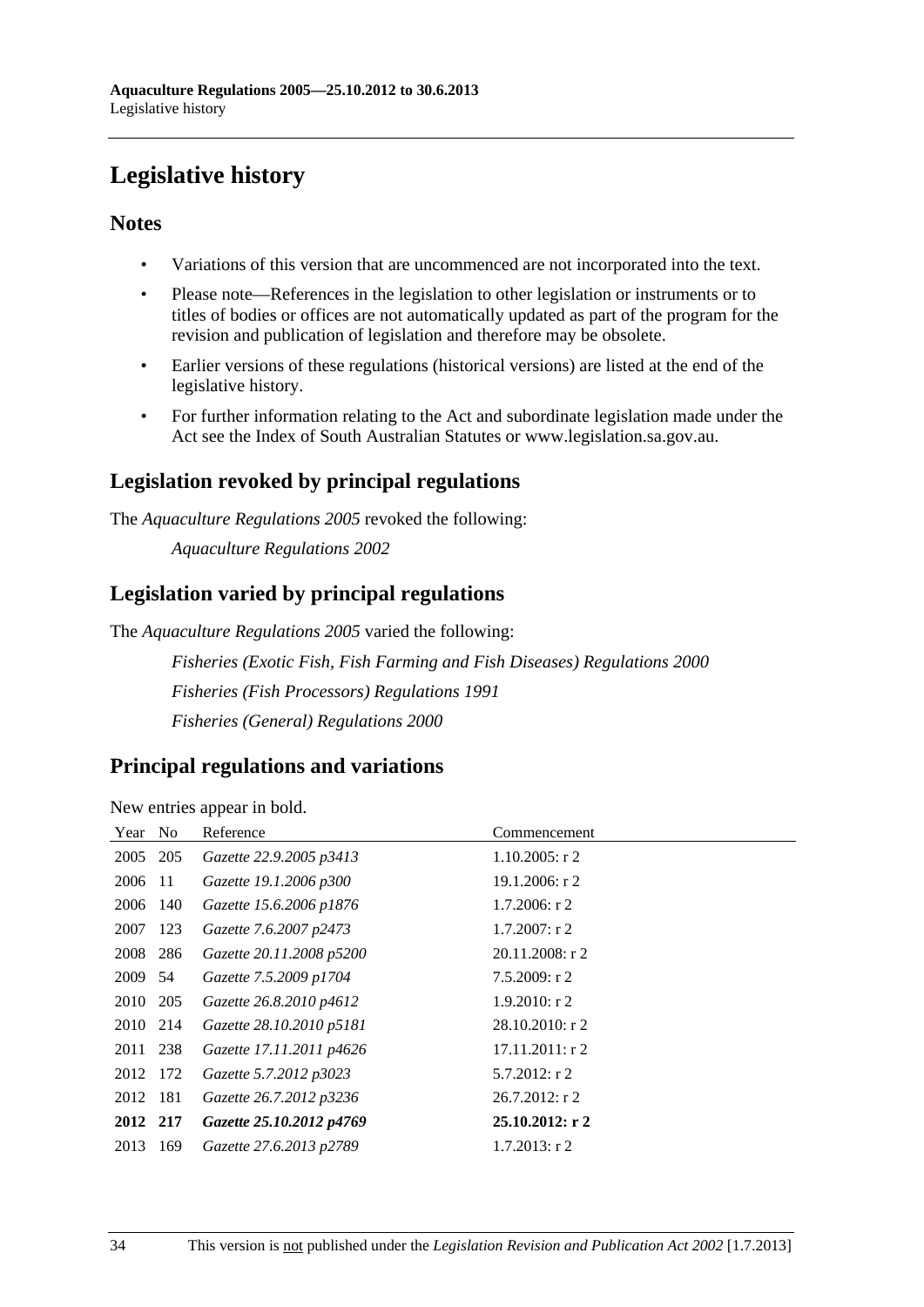## **Provisions varied**

New entries appear in bold.

Entries that relate to provisions that have been deleted appear in italics.

| Provision                               | How varied                                                            | Commencement |  |
|-----------------------------------------|-----------------------------------------------------------------------|--------------|--|
| Pt <sub>1</sub>                         |                                                                       |              |  |
| r <sub>2</sub>                          | omitted under Legislation Revision and<br><b>Publication Act 2002</b> | 19.1.2006    |  |
| r 3                                     |                                                                       |              |  |
| r3(1)                                   |                                                                       |              |  |
| farming structure                       | deleted by $217/2012$ r $4(1)$                                        | 25.10.2012   |  |
| lease area                              | inserted by $286/2008$ r 4(1)                                         | 20.11.2008   |  |
| prescribed wild<br>caught tuna          | inserted by $286/2008$ r 4(2)                                         | 20.11.2008   |  |
| reporting day                           | substituted by 214/2010 r 4                                           | 28.10.2010   |  |
| reporting year                          | substituted by 214/2010 r 4                                           | 28.10.2010   |  |
| tuna                                    | deleted by $286/2008$ r $4(3)$                                        | 20.11.2008   |  |
| zone                                    | substituted by 217/2012 r 4(2)                                        | 25.10.2012   |  |
| r 3A                                    | inserted by 11/2006 r 4                                               | 19.1.2006    |  |
| Pt 2                                    |                                                                       |              |  |
| r <sub>5</sub>                          | substituted by $217/2012$ r 5                                         | 25.10.2012   |  |
| r 6                                     | deleted by 217/2012 r 6                                               | 25.10.2012   |  |
| r 8A                                    | inserted by 217/2012 r 7                                              | 25.10.2012   |  |
| Pt <sub>3</sub>                         |                                                                       |              |  |
| r24                                     |                                                                       |              |  |
| r 24(2)                                 | varied by 286/2008 r 5                                                | 20.11.2008   |  |
| r27                                     |                                                                       |              |  |
| r 27(1)                                 | varied by 286/2008 r $6(1)$ —(3)                                      | 20.11.2008   |  |
|                                         | varied by 217/2012 r 8                                                | 25.10.2012   |  |
| Pt 4 before substitution<br>by 217/2012 |                                                                       |              |  |
| r 28A and 28B                           | inserted by $11/2006$ r 5                                             | 19.1.2006    |  |
| r31                                     |                                                                       |              |  |
| r 3l(1)                                 | varied by 286/2008 r 7                                                | 20.11.2008   |  |
| $r \, 31(4)$ and (5)                    | inserted by $11/2006$ r 6                                             | 19.1.2006    |  |
| r32                                     | substituted by 123/2007 r 4                                           | 1.7.2007     |  |
| r32(3)                                  | deleted by $286/2008$ r $8(1)$                                        | 20.11.2008   |  |
|                                         | inserted by $54/2009$ r 4                                             | 7.5.2009     |  |
| $r32(9)$ and (10)                       | inserted by $286/2008$ r $8(2)$                                       | 20.11.2008   |  |
| Pt 4                                    | substituted by 217/2012 r 9                                           | 25.10.2012   |  |
| Pt 5                                    | inserted by 217/2012 r 9                                              | 25.10.2012   |  |
| Sch 1 before<br>substitution by 123/07  |                                                                       |              |  |
| cl1                                     | varied by 11/2006 r 7                                                 | 19.1.2006    |  |